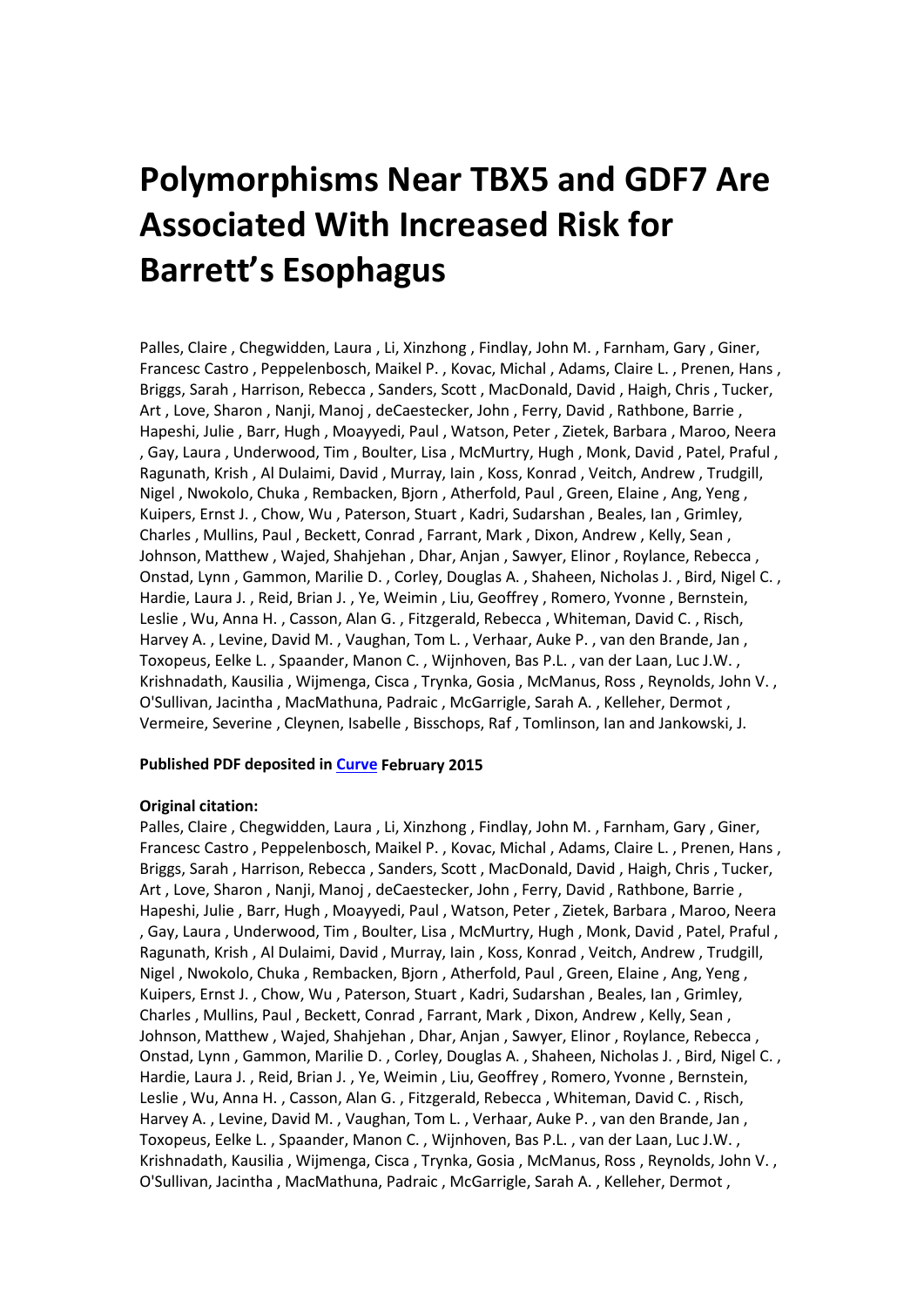Vermeire, Severine , Cleynen, Isabelle , Bisschops, Raf , Tomlinson, Ian and Jankowski, J. (2015) Polymorphisms Near TBX5 and GDF7 Are Associated With Increased Risk for Barrett's Esophagus . Gastroenterology, volume 148 (2): 367-378

**Publisher:**

Elsevier

# **Statement:**

Open access funded by Wellcome Trust

**Copyright © and Moral Rights are retained by the author(s) and/ or other copyright owners. A copy can be downloaded for personal non-commercial research or study, without prior permission or charge. This item cannot be reproduced or quoted extensively from without first obtaining permission in writing from the copyright holder(s). The content must not be changed in any way or sold commercially in any format or medium without the formal permission of the copyright holders**.

# **CURVE is the Institutional Repository for Coventry University**

<http://curve.coventry.ac.uk/open>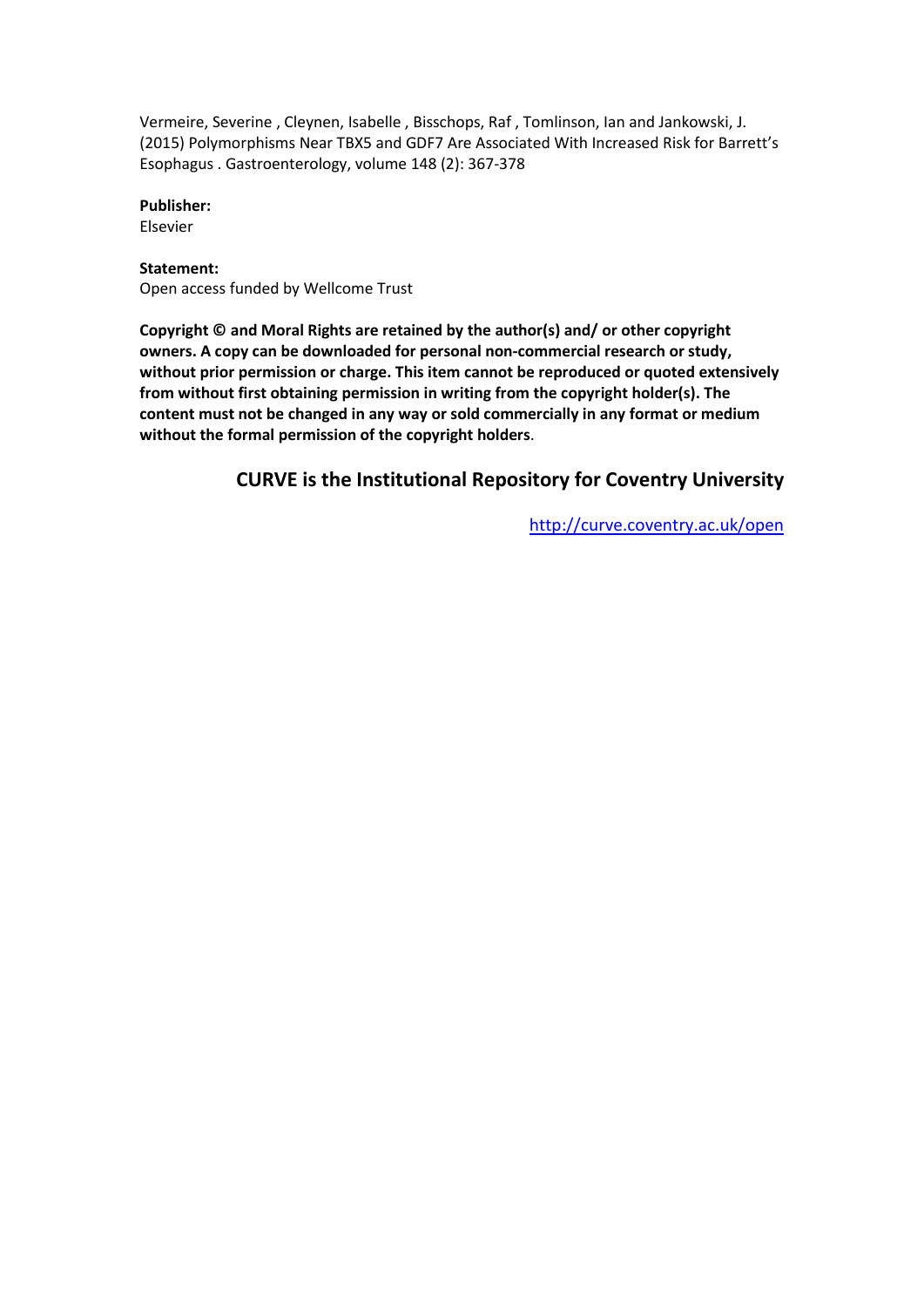# BASIC AND TRANSLATIONAL—ALIMENTARY TRACT

# Polymorphisms Near TBX5 and GDF7 Are Associated With Increased Risk for Barrett's Esophagus



Claire Palles[,](#page-3-0)  $1, *$  $1, *$  Laura Chegwidden,  $2, *$  Xinzhong Li,  $3$  John M. Findlay,  $1$  Garry Farnham,  $2$ Francesc Castro Giner,<sup>1</sup> Maikel P. Peppelenbosch,<sup>4</sup> Michal Kovac,<sup>1</sup> Claire L. Adams,<sup>2</sup> Hans Prenen,<sup>5</sup> Sarah Briggs,<sup>1</sup> Rebecca Harrison,<sup>6</sup> Scott Sanders,<sup>7</sup> David MacDonald,<sup>8</sup> Chris Haigh,<sup>9</sup> Art Tucker,<sup>10</sup> Sharon Love,<sup>11</sup> Manoj Nanji,<sup>12</sup> John deCaestecker,<sup>13</sup> David Ferry,<sup>14</sup> Barrie Rathbone,<sup>15</sup> Julie Hapeshi,<sup>16</sup> Hugh Barr,<sup>17</sup> Paul Moayyedi,<sup>18</sup> Peter Watson,<sup>19</sup> Barbara Zietek,<sup>12</sup> Neera Maroo,<sup>12</sup> Laura Gay,<sup>12</sup> Tim Underwood,<sup>20</sup> Lisa Boulter,<sup>20</sup> Hugh McMurtry,<sup>21</sup> David Monk,<sup>22</sup> Praful Patel,<sup>23</sup> Krish Ragunath,<sup>24</sup> David Al Dulaimi,<sup>25</sup> lain Murray,<sup>26</sup> Konrad Koss,<sup>27</sup> Andrew Veitch,<sup>14</sup> Nigel Trudgill,<sup>28</sup> Chuka Nwokolo,<sup>29</sup> Bjorn Rembacken,<sup>30</sup> Paul Atherfold,<sup>31</sup> Elaine Green,<sup>32</sup> Yeng Ang,<sup>33,34</sup> Ernst J. Kuipers,<sup>35</sup> Wu Chow, $36$  Stuart Paterson, $37$  Sudarshan Kadri, $15$  lan Beales, $38$  Charles Grimley,  $39$ Paul Mullins,<sup>40</sup> Conrad Beckett,<sup>41</sup> Mark Farrant,<sup>42</sup> Andrew Dixon,<sup>43</sup> Sean Kelly,<sup>44</sup> Matthew Johnson,<sup>45</sup> Shahjehan Wajed,<sup>46</sup> Anjan Dhar,<sup>47</sup> Elinor Sawyer,<sup>48</sup> Rebecca Roylance,<sup>49</sup> Lynn Onstad,<sup>50</sup> Marilie D. Gammon,<sup>51</sup> Douglas A. Corley,<sup>52</sup> Nicholas J. Shaheen,<sup>53</sup> Nigel C. Bird,<sup>54</sup> Laura J. Hardie,<sup>55</sup> Brian J. Reid,<sup>50,56</sup> Weimin Ye,<sup>57</sup> Geoffrey Liu,<sup>58</sup> Yvonne Romero,<sup>59,60</sup> Leslie Bernstein,<sup>61</sup> Anna H. Wu,<sup>62</sup> Alan G. Casson,<sup>63</sup> Rebecca Fitzgerald,<sup>64</sup> David C. Whiteman,<sup>65</sup> Harvey A. Risch,<sup>66</sup> David M. Levine,<sup>67</sup> Tom L. Vaughan,<sup>50</sup> Auke P. Verhaar,<sup>4</sup> Jan van den Brande,<sup>68</sup> Eelke L. Toxopeus,<sup>69</sup> Manon C. Spaander,<sup>4</sup> Bas P. L. Wijnhoven,<sup>69</sup> Luc J. W. van der Laan,<sup>69</sup> Kausilia Krishnadath,<sup>70</sup> Cisca Wijmenga,<sup>71</sup> Gosia Trynka, $^{71}$  Ross McManus, $^{72}$  John V. Reynolds, $^{73}$  Jacintha O'Sullivan, $^{73}$ Padraic MacMathuna,<sup>74</sup> Sarah A. McGarrigle,<sup>73</sup> Dermot Kelleher,<sup>75</sup> Severine Vermeire,<sup>5</sup> Isabelle Cleynen,<sup>5</sup> Raf Bisschops,<sup>5</sup> Ian Tomlinson,<sup>1</sup> and Janusz Jankowski<sup>76,77</sup>

<sup>1</sup>Wellcome Trust Centre for Human Genetics, University of Oxford, Oxford, UK; <sup>2</sup>Plymouth University Peninsula School of Medicine and Dentistry, Plymouth, Devon, UK; <sup>3</sup>Centre of Biostatistics, Bioinformatics and Biomarkers, Plymouth University Peninsula Schools of Medicine and Dentistry, Plymouth, Devon, UK; <sup>4</sup>Department of Gastroenterology and Hepatology, Erasmus MC, University Medical Centre Rotterdam, Rotterdam, The Netherlands; <sup>5</sup>Department of Digestive Oncology, University Hospital<br>Gasthuisberg, Leuven, Belgium; <sup>6</sup>Department of Pathology, Leicester Royal Infirmary, Leicester, Pharmacology, St Bartholomew's Hospital, London, UK; <sup>11</sup>Centre for Statistics in Medicine and Oxford Clinical Trials Research Unit, Oxford, UK; <sup>12</sup>Centre for Digestive Diseases, Queen Mary University of London, London, UK; <sup>13</sup>Department of Gastroenterology, Leicester General Hospital, Leicester, UK; <sup>14</sup>Department of Oncology, New Cross Hospital, Royal Wolverhampton Hospitals NHS Trust, Wolverhampton, UK; <sup>15</sup>Department for Gastroenterology, Leicester Royal Infirmary, Leicester, UK; <sup>16</sup>Gloucestershire Royal Hospital, Great Western Road, Gloucester, UK; <sup>17</sup>Department of Upper GI Surgery, Gloucestershire, Royal Hospital, Gloucester, UK; <sup>18</sup>Department of Medicine, McMaster HC, Hamilton Ontario, Canada; <sup>19</sup>School of Medicine, Dentistry, and Biomedical Sciences, Centre for Public Health, Queens University Belfast, NI; <sup>20</sup>University of Southampton, Southampton General Hospital, Tremona Road, Southampton, UK; <sup>21</sup>Lancashire Teaching Hospitals NHS Foundation Trust, Royal Preston Hospital, Lancashire, UK; <sup>22</sup>General Surgery, Countess of Chester Hospital, Chester, UK;<br><sup>23</sup>Southampton University Hospitals NHS Trust, Southampton, UK; <sup>24</sup>Wolfson Digestive Diseases Cent Centre, Nottingham, UK; <sup>25</sup>Worcestershire Acute Hospitals NHS Trust, Alexandra Hospital, Redditch, UK; <sup>26</sup>Department of Gastroenterology, Royal Cornwall Hospital, Truro, Cornwall, UK; <sup>27</sup>Macclesfield General Hospital, Macclefield, Cheshire, UK;<br><sup>28</sup>Department of Gastroenterology, Sandwell General Hospital, Lyndon, West Bromwich, UK; <sup>29</sup>De University Hospital of Coventry, Coventry, UK; <sup>30</sup>Department of Gastroenterology, Leeds General Infirmary, Leeds, UK;<br><sup>31</sup>Department of Clinical Pharmacology University of Oxford, Oxford, UK; <sup>32</sup>School of Biomedical & He Plymouth University Peninsula Schools of Medicine and Dentistry, Plymouth, UK; <sup>33</sup>Gastroenterology, Royal Albert Edward Infirmary NHS Trust, Wigan, UK; <sup>34</sup>GI Science Centre, Salford Royal NHS Foundation Trust, University of Manchester, Salford, UK; <sup>35</sup>Department of Gastroenterology and Hepatology, Department of Internal Medicine, Erasmus MC, University Medical Centre Rotterdam, Rotterdam, The Netherlands; <sup>36</sup>Forth Valley Royal Hospital, Larbert, Scotland, UK; <sup>37</sup>Norfolk and Norwich University Hospitals NHS Foundation Trust, Norfolk and Norwich University Hospital, Norwich, UK; <sup>38</sup>Burnley General Hospital, Burnley, Lancashire, UK; <sup>39</sup>Head of Gastroenterology, University Hospital of Northern BC, Prince George, British Columbia, Canada;<br><sup>40</sup>Bradford Teaching Hospitals NHS Foundation Trust, Bradford Royal Infirmary, Bradford, UK; <sup>41</sup>R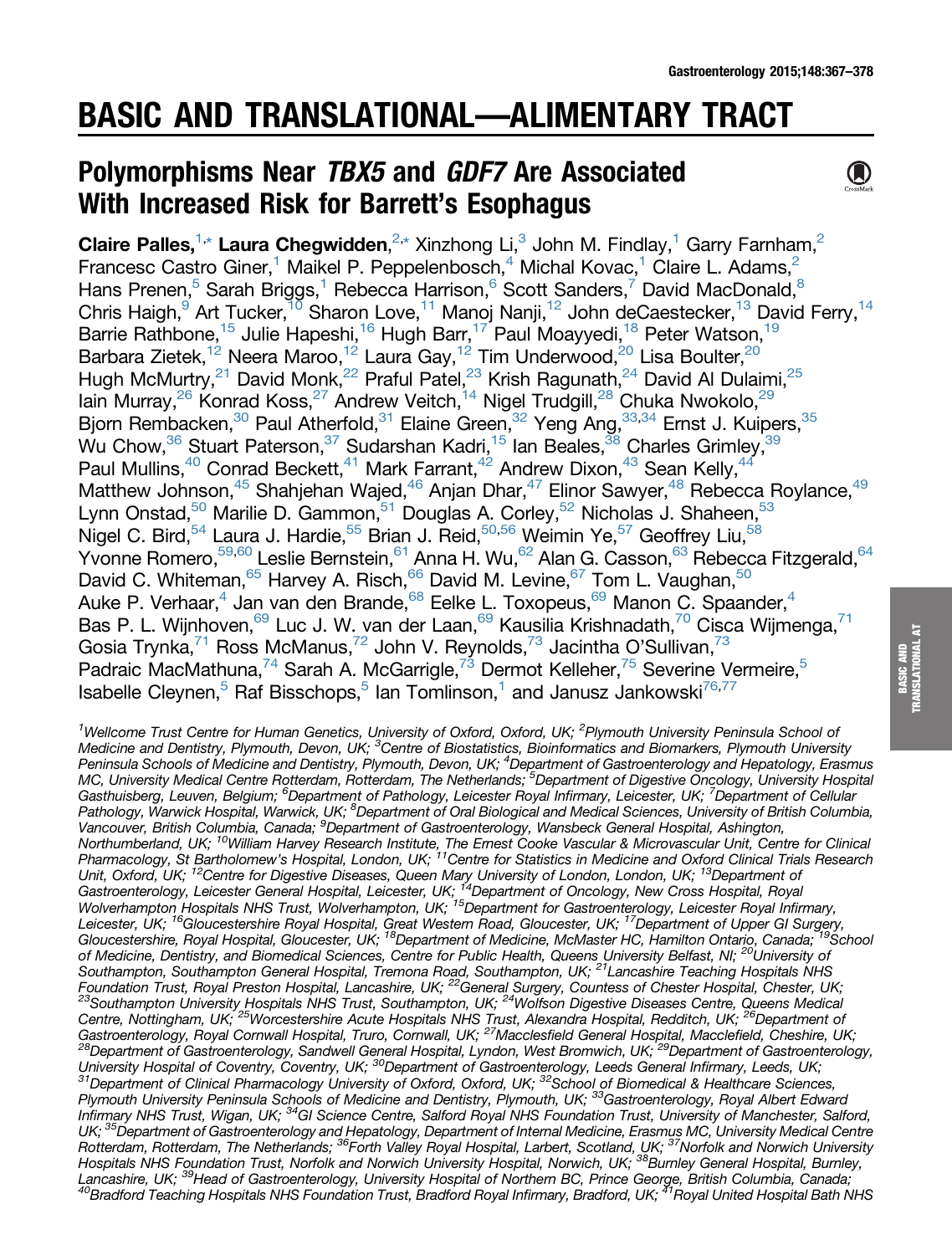<span id="page-3-0"></span>Trust, Royal United Hospital, Avon, Bath, Somerset, UK; <sup>42</sup>Kettering General Hospital NHS Foundation Trust, Kettering General Hospital, Rothwell Road, Kettering, Northants, UK; <sup>43</sup>York Teaching Hospital NHS Foundation Trust, York, UK; <sup>44</sup>Luton and Dunstable University Hospital NHS Foundation Trust, Luton, Bedfordshire, UK; <sup>45</sup>Department of Thoracic and Upper Gastrointestinal Surgery, Royal Devon and Exeter NHS Foundation Trust, Exeter, UK; <sup>46</sup>County and Durham and Darlington NHS Foundation Trust, Bishop Auckland, County Durham, UK; <sup>47</sup>Guy's and St Thomas' NHS Foundation Trust, London, UK; <sup>48</sup>Barts Cancer Institute, Barts and The London School of Medicine and Dentistry, Queen Mary University of London, Charterhouse<br>Square, London, UK; <sup>49</sup>Division of Public Health Sciences, Fred Hutchinson Cancer Research Centre, Sea 50 Department of Epidemiology, University of North Carolina School of Public Health, Chapel Hill, North Carolina; <sup>51</sup> Division of Research and San Francisco Medical Center, Kaiser Permanente Northern California, California; <sup>52</sup>Division of Gastroenterology and Hepatology, UNC School of Medicine, University of North Carolina, Chapel Hill, North Carolina; <sup>53</sup>Department of Oncology, The Medical School, University of Sheffield, UK; <sup>54</sup>Division of Epidemiology, University of Leeds, Leeds, UK; <sup>55</sup>Division of Human Biology, Fred Hutchinson Cancer Research Center, Seattle, Washington; <sup>56</sup>Department of Medical Epidemiology and Biostatistics, Karolinska Institutet, Stockholm, Sweden; <sup>57</sup>Princess Margaret Cancer Centre, Ontario Cancer Institute, Toronto, ON, Canada; <sup>58</sup>Division of Gastroenterology and Hepatology, Mayo Clinic, Rochester, Minnesota; <sup>59</sup>Registry, On behalf of the Romero; <sup>60</sup>Department of Population Sciences, Beckman Research Institute and City of Hope Comprehensive Cancer Center, Duarte, California; <sup>61</sup>Department of Preventive Medicine, University of Southern California/Norris Comprehensive Cancer Center, Los Angeles, California; <sup>62</sup>Department of Surgery, University of Saskatchewan, Saskatoon, Canada; <sup>63</sup>MRC Cancer Cell Unit, Hutchison-MRC Research Centre and University of Cambridge, Cambridge, UK; <sup>64</sup>Cancer Control, QIMR Berghofer Medical Research Institute, Queensland, Australia; <sup>65</sup>Department of Chronic Disease Epidemiology, Yale School of Public Health, New<br>Haven, Connecticut; <sup>66</sup>Department of Biostatistics, University of Washington School of Public He <sup>67</sup>Department of Gastroenterology, Tergooi Hospital, Hilversum, The Netherlands; <sup>68</sup>Department of Surgery, Erasmus MC, University Medical Centre Rotterdam, Rotterdam, The Netherlands; <sup>69</sup>Department of Gastroenterology and Hepatology, Academic Medical Centre, Amsterdam, The Netherlands; <sup>70</sup>Department of Genetics, University Medical Centre Groningen and University of Groningen, The Netherlands; 71Department of Clinical Medicine & Institute of Molecular Medicine, Trinity Centre for Health Sciences, Trinity College Dublin, St James's Hospital, Dublin, Ireland; <sup>72</sup>Department of Surgery, Trinity Centre for Health Sciences, Trinity College Dublin, St. James' Hospital, Dublin, Ireland; <sup>73</sup>Gastrointestinal Unit, Mater Misericordiae University Hospital, University College Dublin, Dublin, Ireland; <sup>74</sup>Faculty of Medicine, Imperial College London, South Kensington Campus, London, UK; <sup>75</sup>Faculty of Medicine, Imperial College, South Kensington Campus, London, UK; <sup>76</sup>University Hospitals Coventry & Warwickshire NHS Trust, Warwickshire, England; <sup>77</sup>Warwick Medical School, University of Warwick, Warwickshire, England

BACKGROUND & AIMS: Barrett's esophagus (BE) increases the risk of esophageal adenocarcinoma (EAC). We found the risk to be BE has been associated with single nucleotide polymorphisms (SNPs) on chromosome 6p21 (within the HLA region) and on 16q23, where the closest protein-coding gene is *FOXF1*. Subsequently, the Barrett's and Esophageal Adenocarcinoma Consortium (BEACON) identified risk loci for BE and esophageal adenocarcinoma near CRTC1 and BARX1, and within 100 kb of FOXP1. We aimed to identify further SNPs that increased BE risk and to validate previously reported associations. METHODS: We performed a genome-wide association study (GWAS) to identify variants associated with BE and further analyzed promising variants identified by BEACON by genotyping 10,158 patients with BE and 21,062 controls. RESULTS: We identified 2 SNPs not previously associated with BE: rs3072 (2p24.1; odds ratio  $[OR] =$ 1.14; 95% CI: 1.09-1.18;  $P = 1.8 \times 10^{-11}$  and rs2701108  $(12q24.21;$  OR = 0.90; 95% CI: 0.86–0.93;  $P = 7.5 \times 10^{-9}$ ). The closest protein-coding genes were respectively GDF7 (rs3072), which encodes a ligand in the bone morphogenetic protein pathway, and TBX5 (rs2701108), which encodes a transcription factor that regulates esophageal and cardiac development. Our data also supported in BE cases 3 risk SNPs identified by BEACON (rs2687201, rs11789015, and rs10423674). Meta-analysis of all data identified another SNP associated with BE and esophageal adenocarcinoma: rs3784262, within  $ALDH1A2$  (OR = 0.90; 95%) CI: 0.87–0.93;  $P = 3.72 \times 10^{-9}$ ). **CONCLUSIONS:** We identified 2 loci associated with risk of BE and provided data to support a further locus. The genes we found to be associated with risk for BE encode transcription factors involved in thoracic, diaphragmatic, and esophageal development or proteins involved in the inflammatory response.

 $\bf{B}$  arrett's esophagus (BE) is a common premalignant<br>condition that affects up to 2% of the adult popu-lation in the Western world.<sup>[1](#page-11-0)</sup> BE comprises the second stage in the esophagitis–metaplasia–dysplasia–adenocarcinoma sequence. BE confers a 2%–4% lifetime risk of esophageal adenocarcinoma  $(EAC)<sup>1</sup>$  $(EAC)<sup>1</sup>$  $(EAC)<sup>1</sup>$  Chronic gastric acid reflux is the predominant etiologic factor for BE. In addition, BE cooccurs with conditions such as intestinal metaplasia, hiatal hernia, obesity, and hypercholesterolemia.<sup>[2](#page-11-0)–[5](#page-11-0)</sup> Several factors, including the degree of acid reflux, hiatal hernia size, and the percentage of intestinal metaplasia–positive glands, can affect the progression to cancer. A role for genetics in the pathogenesis of gastroesophageal reflux disease, including BE and EAC, has been implicated on the basis of 3 observations: concordance in monozygous and dizygous twins $6-8$  $6-8$  $6-8$ ; the increased risk of disease in those with a positive family history $9,10$ ; and, recently, the identification of single nucleotide polymorphisms (SNPs) associated with BE in Genome-Wide Association Studies (GWAS).<sup>[11,12](#page-11-0)</sup> The proportion of variation in BE risk explained by common variants has been estimated to be  $35\%$ .<sup>[13](#page-11-0)</sup>

#### \*Authors share co-first authorship.

Keywords: EAC; Intestinal Metaplasia; Susceptibility; Cancer.

© 2015 by the AGA Institute 0016-5085/\$36.00 <http://dx.doi.org/10.1053/j.gastro.2014.10.041>

Abbreviations used in this paper: ASE, allele-specific expression; BE, Barrett's esophagus; BEACON, Barrett's and Esophageal Adenocarcinoma Consortium; CI, confidence interval; EAC, esophageal adenocarcinoma; eQTL, expression quantitative trait locus; GWAS, genome-wide association study; LD, linkage disequilibrium; OR, odds ratio; PC, principal component; SNP, single nucleotide polymorphism; TCGA, The Cancer Genome Atlas.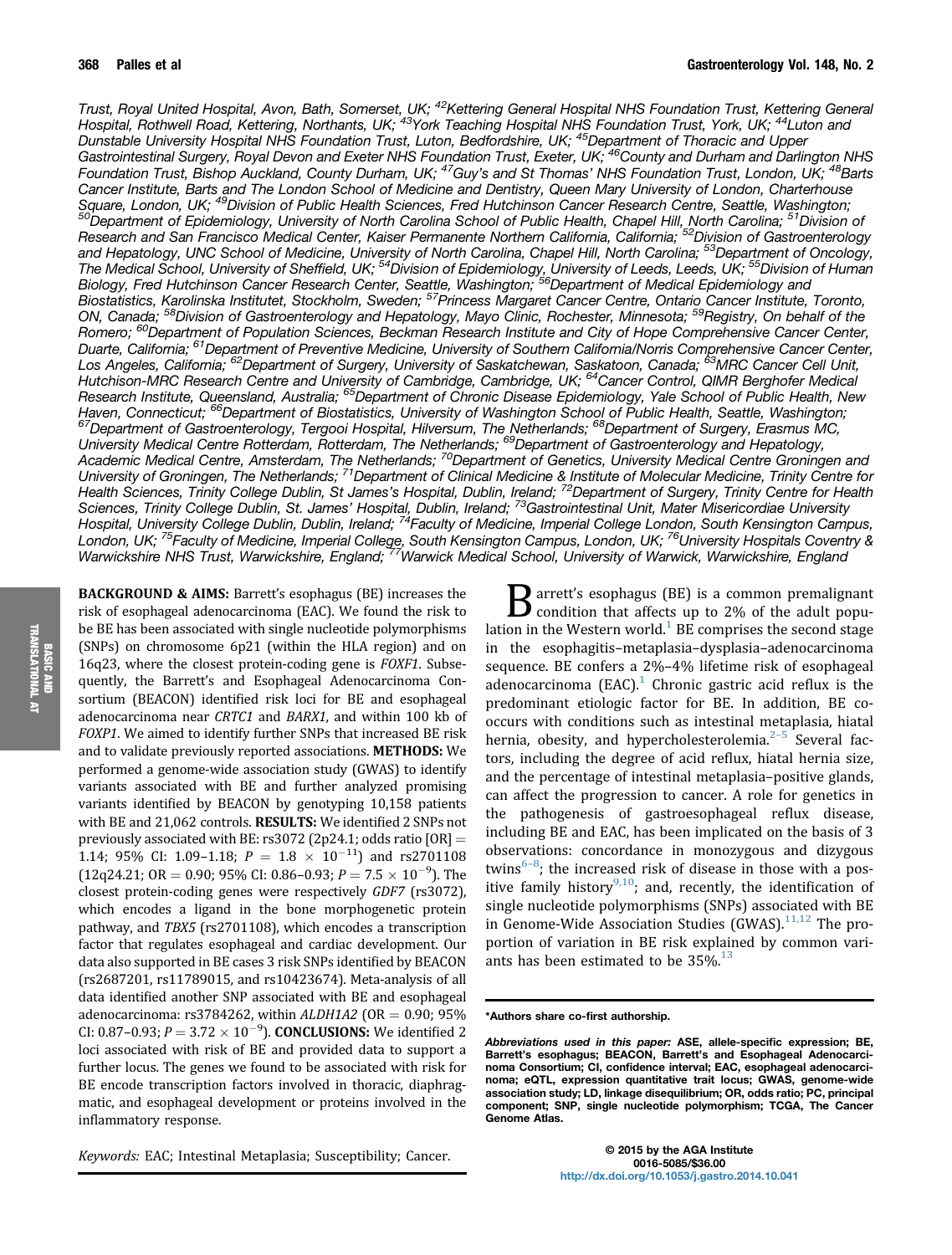Our GWAS previously identified 2 SNPs, on chromosomes 6p21 (rs9257809;  $P = 4.1 \times 10^{-9}$ ) and 16q24 (rs9936833;  $P = 2.7 \times 10^{-10}$ ), that are associated with BE.<sup>[11](#page-11-0)</sup> One of these loci lies within the HLA region and the other, close to FOXF1, which is involved in esophageal structure and development. Both SNPs have also been shown to be associated with risk of EAC.<sup>[14](#page-11-0)</sup> More recently, in a combined analysis of BE and EAC cases, the Barrett's and Esophageal Adenocarcinoma Consortium (BEACON) identified susceptibility SNPs within CRTC1 and BARX1, and near  $FOXP1$ .<sup>[12](#page-11-0)</sup> The last 2 of these genes are known to be involved in esophageal development.<sup>[15,16](#page-11-0)</sup>

We aimed to identify further BE predisposition SNPs from our GWAS by performing wider and deeper independent replication of SNPs that already had promising disease associations.

# Methods

# Patient and Sample Collection Criteria

Figure 1 outlines this study and the numbers of samples that contributed to each phase. As described previously, $11$  Discovery Phase cases were diagnosed with histologically confirmed BE and ascertained through the UK-based Aspirin Esomeprazole Chemoprevention Trial (AspECT) in Barrett's Metaplasia, a clinical trial of proton-pump inhibitor (esomeprazole) and aspirin as preventive agents for progression of BE to  $EAC<sup>17</sup>$  $EAC<sup>17</sup>$  $EAC<sup>17</sup>$  Replication Phase UK, Irish, Dutch, and Belgian patient samples were obtained from the Chemoprevention Of Premalignant Intestinal Neoplasia (ChOPIN) genetic study and the Esophageal Adenocarcinoma GenEtics (EAGLE) consortium.<sup>[1](#page-11-0)</sup> Replication Phase patients were diagnosed with BE with lengths of  $\geq$ 1 cm (C1M1) circumferential disease or  $>$ 2 cm tongue patterns (COM2), according to the Prague criteria.<sup>18</sup> Patient collection was in accordance with British



Figure 1. Outline of the phases of this study and the SNPs analyzed. Two SNPs described in Su et al<sup>[11](#page-11-0)</sup> had previously been genotyped in Replication Phase 2 and BEACON/BEAGESS samples. All other replication phase 3 samples are new to this study, as is the genotyping of additional SNPs in phases 2 and 3. Dutch Replication (Phase 1 Replication) and the Dutch extension (Phase 3 Replication) is one cohort in our analyses for the SNPs taken through to Replication Phase 3. \*11 SNPs: Our SNPs: rs3072, rs6751791, rs2731672, rs2701108, rs189247, rs2043633, and rs12985909 and Levine et a[l12](#page-11-0) SNPs: rs1497205, rs254348, rs3784262, and rs4523255. +8 SNPs: Our SNPs: rs3072, rs6751791, rs2731672, rs2701108, rs189247, rs2043633, and Levine et al SNP: rs3784262. <sup>2</sup>7 SNPs: Our SNPs: rs3072, rs6751791, rs2731672, rs2701108, rs189247, rs2043633.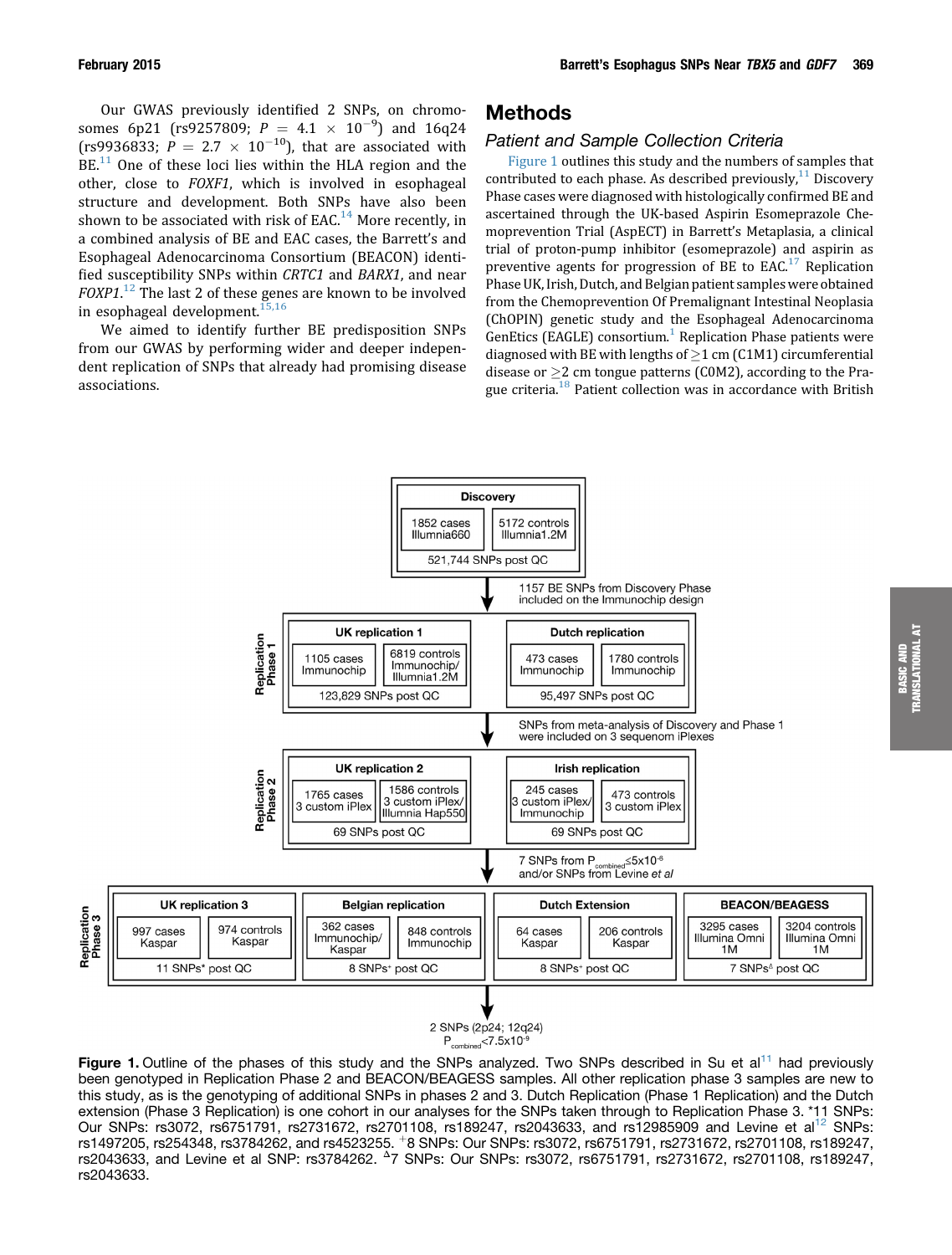Society of Gastroenterology criteria for  $BE^{19}$  $BE^{19}$  $BE^{19}$  and followed verification of endoscopic findings and proven BE on histopathologic records. Presence of EAC at presentation or subsequently was recorded, but was not an inclusion criterion.

#### Sample Sets

**Discovery Phase.** BE patients  $(n = 1852)$  were UK participants in the AspECT study (Chief Investigator: Jankowski), HANDEL study (Chief Investigator: Jankowski), ChOPIN study (Chief Investigator: Jankowski), and population controls of white Caucasian origin ( $n = 5172$ ) were from the common Wellcome Trust Case Control Consortium 2 (WTCCC2) set. $^{11}$  $^{11}$  $^{11}$ 

Replication Phase 1. UK Replication 1 totaled 1105 BE patients from ChOPIN and 6819 controls. The controls comprised People of the British Isles (Chief Investigator: W. Bodmer) ( $n = 2578$ ) and WTCCC2 (Chief Investigator: P. Donnelly) samples ( $n = 4241$ ) that were not genotyped in the Discovery Phase. The Dutch replication samples consisted of 473 BE patients and 1780 controls from the University Medical Centre, Groningen. An additional 64 Dutch cases and 206 controls, provided since 2012 from Nijmegen and Rotterdam as part of EAGLE, were genotyped for the 7 SNPs taken into Replication Phase 3.

Replication Phase 2. UK Replication 2 comprised 1765 BE patients from the ChOPIN study. Controls ( $n = 1586$ ) were from the Colorectal Tumour Gene Identification (CoRGI) Con-sortium<sup>[20](#page-12-0)</sup> (Chief Investigator: Tomlinson), comprising spouses or partners unaffected by cancer and without a family history (to  $2<sup>nd</sup>$ -degree relative level) of colorectal neoplasia. All were of white UK ethnic origin. The Irish replication samples were 245 BE patients and 473 controls of white Caucasian origin from St James's Hospital and Mater Misericordiae University Hospital, Dublin. Healthy donor controls were provided by Trinity Biobank.

Replication Phase 3. UK Replication 3 comprised 997 BE patients from the ChOPIN study and 974 female controls from the Genetics of Lobular Carcinoma In Situ in Europe (GLACIER) study (Chief Investigators: Sawyer, Roylance) with no personal or family history of breast cancer and of white Caucasian origin. $^{21}$  $^{21}$  $^{21}$  The Belgian replication samples consisted of 362 cases and 848 controls from Leuven. Finally, 3295 BE patients and 3204 controls predominantly of northern European descent from the BEACON consortium GWAS (Chief Investigators: Vaughan, Whiteman, Levine) were included.<sup>[12](#page-11-0)</sup> All studies received ethical board approval (details in Supplementary Material). Two SNPs described in Su et  $al<sup>11</sup>$  $al<sup>11</sup>$  $al<sup>11</sup>$  had been genotyped previously in Replication Phase 2 and BEA-CON/BEAGESS samples. All other Replication Phase 3 samples were new to this study.

#### Genotyping

For all samples, genomic DNA was extracted from peripheral blood. Various genotyping methods were used, depending on the phase of the study and on pre-existing data from some sample sets. In brief, Discovery Phase genotyping was performed using the Illumina 660W-Quad array for cases and a custom Human 1.2M-Duo array for controls at the Wellcome Trust Sanger Institute.<sup>[11](#page-11-0)</sup> Replication Phase 1 genotyping was performed using the Illumina Immunochip at the Wellcome Trust Sanger Institute<sup>[11](#page-11-0)</sup> or as described in Trynka et al.<sup>[22](#page-12-0)</sup>

In Replication Phase 2, samples underwent custom genotyping for SNPs that met one of the following criteria:  $P_{association}$  < 10<sup>-4</sup> in combined Discovery and Replication Phase 1 analysis (n = 63);  $P_{association} < 10^{-4}$  in Discovery Phase, but not included in Replication Phase 1 ( $n = 12$ ); and  $P_{association} < 10^{-4}$  in a sex-stratified analysis of the Discovery phase  $(n = 5)$ ; and candidate polymorphisms previously reported as associated with BE and not well tagged by the Discovery Phase or Immunochip arrays, specifically, MSR1 p.Arg293Gly,<sup>[23](#page-12-0)</sup> and variants in IGF1R and GHR<sup>2</sup> (Supplementary Table 1). Sequenom iPLEX assays were successfully designed for 65 of these SNPs and genotyping was performed at the Wellcome Trust Sanger Institute. Genotypes were assigned using MassArray TyperAnalyzer 4.0 (Sequenom). Samples with sex discrepancies between manifests or with overall call rates <95% were excluded, as were SNPs with call rates of  $<$ 95%. Where a SNP was in the top 40 of the prioritized SNPs (by P value) and had failed at the design stage of the iPLEX ( $n = 3$ ), genotyping was performed by KASPar in the full Replication Phase 2 sample set. Seventy-seven of two hundred and forty-five Irish cases passing quality control were genotyped using iPLEX assays, and the other cases were genotyped using the Immunochip. Eighteen iPLEX SNPs were not analyzed in the Irish cohort, as the SNPs were not present on the Immunochip. The samples were also genotyped for 4 SNPs after publication of Levine et al. $^{12}$  $^{12}$  $^{12}$ 

Replication Phase 3 samples (Supplementary Table 2) were genotyped using KASPar for 7 SNPs prioritized after analysis of the previous phases. The samples were also genotyped for 4 SNPs after publication of Levine et al. $^{12}$  $^{12}$  $^{12}$  All SNPs had call rates >95%. Sample exclusions were as for Replication Phase 2.

We had previously demonstrated >99% concordance between genome-wide array, Immunochip, and KASPar assays for other SNPs.<sup>[11](#page-11-0)</sup> Sequenom call rate was  $>96\%$ . For samples analyzed only by KASPar, genotyping QC was tested using duplicate DNA samples within studies and SNP assays, together with direct sequencing of subsets of samples to confirm genotyping accuracy. For all SNPs, >98% concordant results were obtained.

#### Association Analysis

Case-control analysis was performed using frequentist tests under a missing data logistic regression model, as implemented in SNPTEST (version 2.4.1). Principal component analysis was performed for all samples typed on GWAS arrays (Discovery Phase) and has been described in Su et al. $11$  As described previously, principal component 1 (PC1) was included as a covariate in all analyses of the Discovery Phase. Each SNP was tested as a quantitative explanatory variable, coded as 0, 1, 2. We used GWAMA (version 2.1) to implement fixed inverse variance-based methods for meta-analysis.<sup>[25](#page-12-0)</sup> The software tests for heterogeneity of effects between studies<sup>[26](#page-12-0)</sup> and enables sexspecific meta-analysis.

# Replication and Validation of Single Nucleotide Polymorphisms From BEACON/BEAGESS Meta-analysis

In order to examine the 4 genome-wide significant  $BE +$ EAC SNPs and 83 other SNPs with  $P_{assoc} < 10^{-4}$  in the BEA-CON/BEAGESS data, we performed association testing using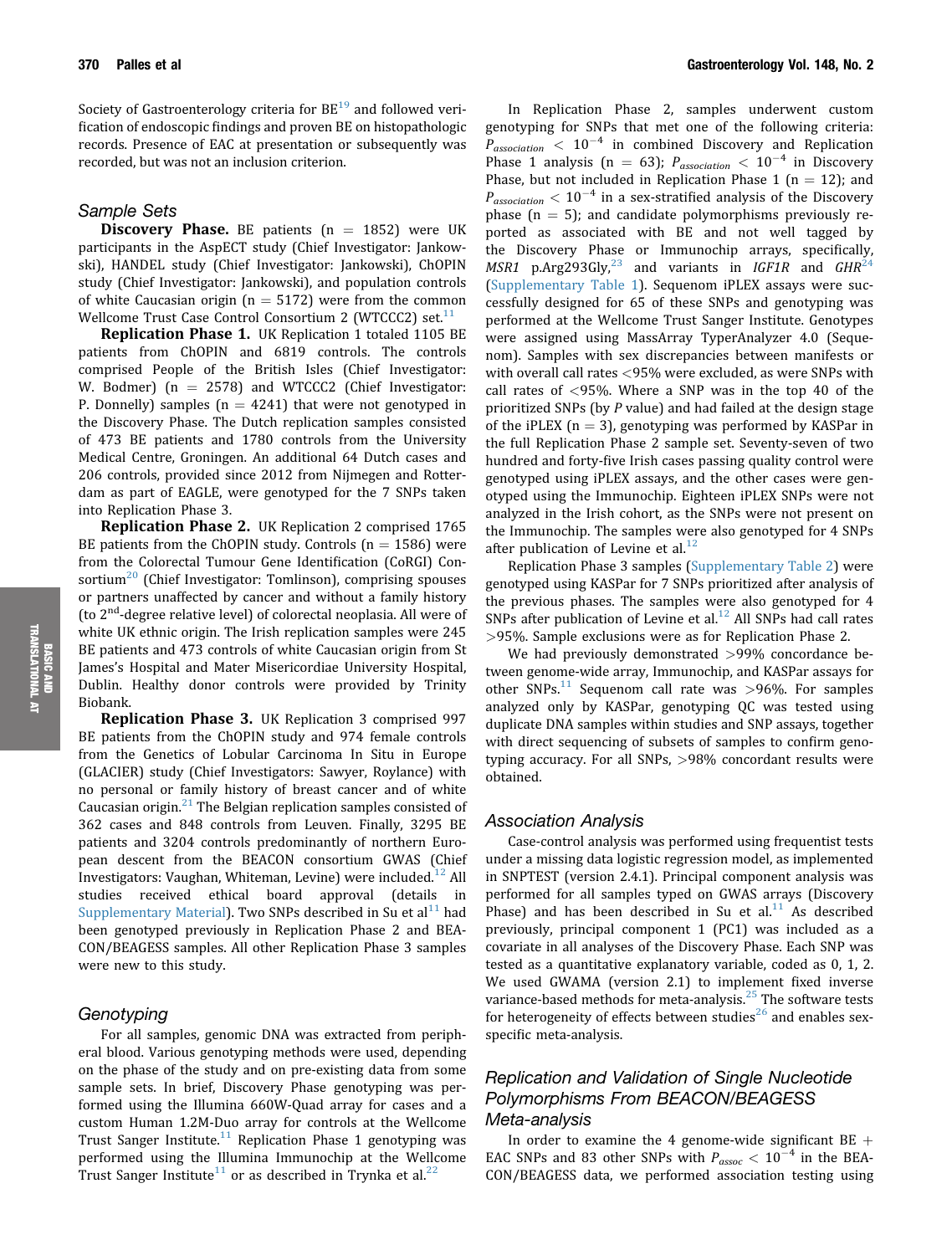AspECT Discovery Phase cases. Because our Discovery Phase controls overlapped with those used by Levine et al, $^{12}$  $^{12}$  $^{12}$  we used 1898 white European controls from colorectal cancer GWAS studies CoRGI and Colon Cancer Family Registry.<sup>[27](#page-12-0)</sup> Genotypes were imputed where necessary, with strict cut-offs for imputation quality. $28,29$ 

#### Other Analyses

Details of imputation, fine mapping, pathway analyses, estimation of heritability, and URLs are provided in the Supplementary Material.

# Results

#### Identification of Two New Barrett's Esophagus Predisposition Single Nucleotide Polymorphisms

In order to identify further loci associated with BE, we prioritized 65 SNPs (Supplementary Table 1) with the best evidence of association with BE from our previous GWAS Discovery Phase and Replication Phase 1 (details in Methods). $11$  These SNPs were genotyped in an additional 1765 cases and 1586 controls from the UK and in an Irish cohort of 245 cases and 473 controls (Replication Phase 2, previously used to genotype rs9257809 and rs9936833 described in Su et al<sup>11</sup>). After meta-analysis of these new data together with Discovery Phase and Replication Phase 1, seven SNPs showing evidence of associations with BE risk at  $P_{\rm meta}$  <5  $\times$  10<sup>-6</sup> were identified and genotyped in Replication Phase 3 samples ([Table 1](#page-7-0)). After Replication Phase 3, two SNPs—rs3072 and rs2701108 on chromosome 2p24 and 12q24, respectively—reached the level of significance conventionally used for GWAS  $(P = 5 \times 10^{-8})$  [\(Table 1\)](#page-7-0). Combined  $P_{\text{meta}}$  values were  $1.8 \times 10^{-11}$  for rs3072 (OR = 1.14; 95% CI: 1.09–1.18) and  $7.5 \times 10^{-9}$  for rs2701108  $(OR = 0.90; 95\% CI: 0.86-0.93)$ , derived from a total sample of 10,158 BE cases and 21,062 controls (Supplementary Table 3). The associations remained at or near genomewide significance upon restricting the analysis to the 8521 cases with histologically proven intestinal metaplasia  $\text{(rs3072: } P = 1.3 \times 10^{-9}; \text{ OR } = 1.13; 95\% \text{ CI: } 1.09 - 1.17;$ rs2701108:  $P = 6.2 \times 10^{-8}$ ; OR = 0.90; 95% CI: 0.86-0.94). There was no evidence of sex heterogeneity for either SNP (Supplementary Table 4).

In Silico Fine Mapping and Annotation of the Chromosome 2p24 and 12q24 Loci. rs3072 lies between 2 genes, mapping 7.5 kb downstream of GDF7 (also known as BMP12) and 6.5 kb downstream of C2orf43 [\(Figure 2\)](#page-8-0). rs2701108 is 117 kb downstream of TBX5 and 270 kb upstream of RBM19. We imputed in our Discovery Phase all SNPs in 1-Mb regions flanking each of the lead SNPs. At chromosome 2p24, rs3072 remained the most strongly associated SNP, but at chromosome 12q24, rs1920562 was more strongly associated with disease risk  $(P_{\text{Discovery}}=1.4\times10^{-5}$ ; OR = 0.84) than the lead genotyped SNP  $(P_{Discovery} = 1.4 \times 10^{-3}; \text{ OR } = 0.88)$  rs1920562 (linkage disequilibrium [LD] with rs2701108;  $r^2 = 0.6$ ) lies 131 kb downstream of TBX5 and 256 kb upstream of RBM19. Nonsynonymous SNPs in the genes flanking the signals on chromosomes 2 and 12 were not in strong LD

 $(r^2 < 0.4; D' < 0.8)$  with the lead genotyped or imputed SNPs, suggesting that the functional variants may have effects on gene expression and regulation rather than protein sequence. Haploregy $2^{30}$  and Annovar<sup>[31](#page-12-0)</sup> were used to annotate SNPs in strong LD  $(r^2 > 0.4)$  with the 2 lead tagging SNPs.

rs3072, which may alter a GATA binding motif, lies within a region of histone modifications, such as H3K4Me1, which mark enhancers (data from lymphoblastoid cell line (LCL) GM12878). Three other SNPs in LD with rs3072 map to the enhancer region detected in GM12878. One of these, rs7255, maps to a site of high evolutionary conservation/ constraint; another SNP, rs9306894, whilst not at a conserved site (Supplementary Table 5), is predicted as "likely to affect protein binding and linked to expression of a gene target" according to RegulomeDB.<sup>[32](#page-12-0)</sup> We examined associations between SNPs in this region and gene expression in The Cancer Genome Atlas (TCGA) EAC data.<sup>33</sup> Genotypes were only available for rs9306894 in the chromosome 2 locus and gene expression data had been obtained using RNASeq. After correcting for copy number, we determined associations between rs9306894 genotype and total RNA levels for expression quantitative trait locus (eQTL) analysis and bias in allelic expression of coding SNPs (allele-specific expression [ASE] analysis). There was no significant association with expression of the closest genes GDF7, HS1BP3 and *C2orf43* ( $P_{\text{eOTL}} > .20$ ;  $P_{\text{ASE}} > .38$ ; n = 62) and no genome-wide association with expression of any other gene was present ( $q > .05$ , details not shown). In public data sets based on monocytes<sup>[34](#page-12-0)</sup> and on lymphoblastoid cell lines and adipose tissue,  $35$  C2orf43 is the suggested target of rs9306894 following eQTL studies (GENevar;  $P = 7 \times 10^{-4}$  $10^{-4}$ ). rs9306894 genotype was not associated with GDF7 expression in these cell types.

rs2701108 itself is not likely to be a functionally regulatory SNP, but rs1920562, which showed the strongest regional association after imputation, is a more promising candidate (Supplementary Table 6). This SNP maps to a highly conserved base and a region containing enhancer marks in human embryonic stem cells (h1-ESC) and lung fibroblasts (NHLF). rs1920562 and an additional SNP (rs1247938) in moderate LD ( $r^2 = 0.52$ ) with rs2701108, are highlighted by Regulome DB as being the most likely SNPs in this region to affect protein binding. CTCF and RAD21 binding are predicted to be affected by rs1247938 and the ability of IKZF1 to bind is predicted to be altered by rs1920562. Expression analyses were performed for the rs2701108 region, in the same way as for rs9306894. However, none of the three rs2701108 region SNPs was associated with TBX5, TBX3 or RBM19 expression in the TCGA data ( $P_{\text{eQTL}} > .39$ ;  $P_{\text{ASE}} > .43$ ; n = 62), was an eQTL in whole-transcriptome analysis, or was an eQTL in the public databases (details not shown).

#### Pathway/Geneset Enrichment Analysis

Improved Gene Set Enrichment Analysis for Genome Wide Association Study (iGSEA4GWAS) and SNP ratio test respectively found 26 and 34 pathways significantly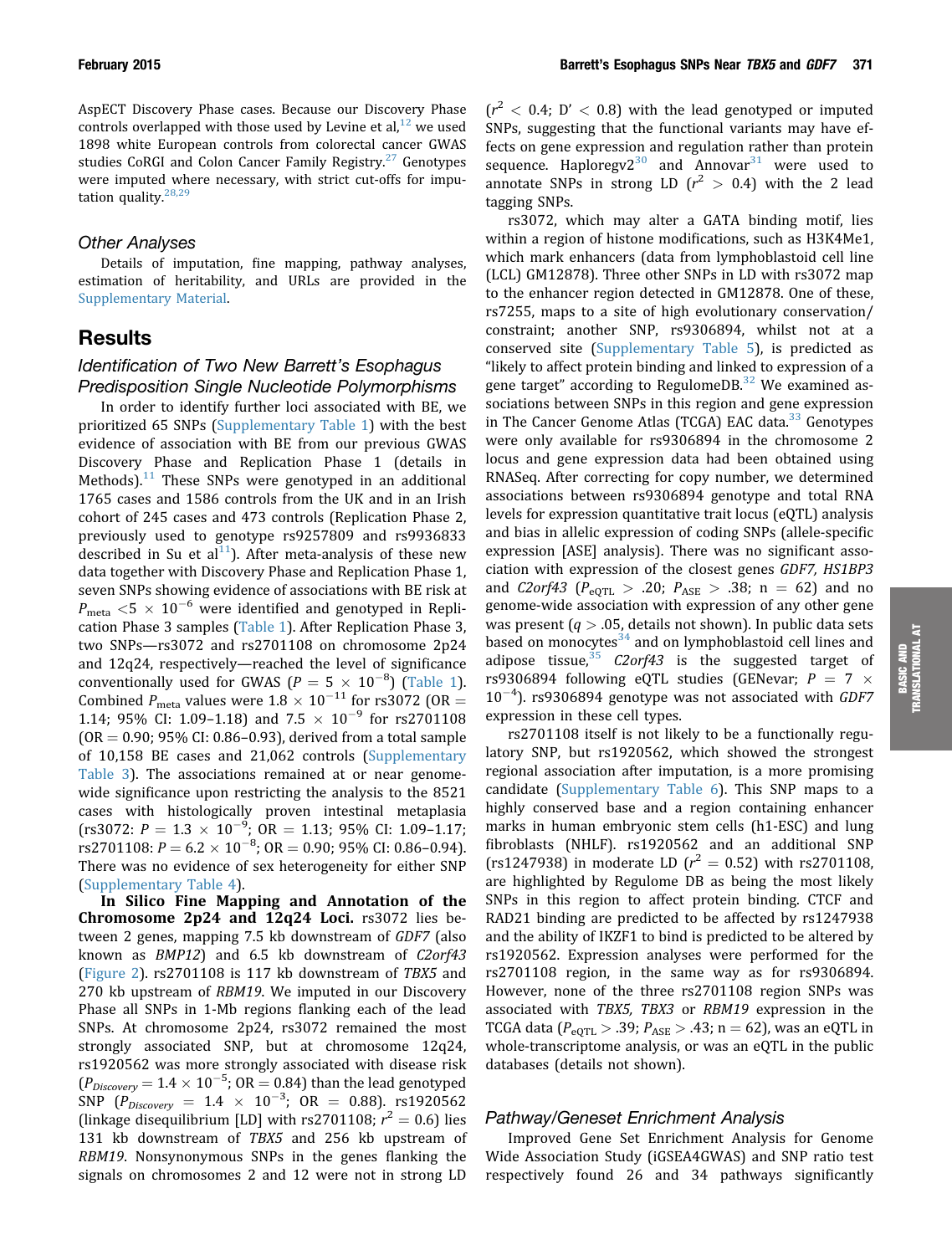| <b>SNP</b> |                | Position         | Minor/ Discovery MAF<br>Chr (build 37) major (cases / controls) Discovery phase 1 (rep 1) |                         | Replication                                                                            | Meta 1<br>$(discovery +$<br>rep 1)               | Replication<br>phase $2$ (rep $2$ )                       | Meta 2<br>(meta $1+$<br>rep $2)$    | Replication                                                                            | Final meta<br>phase 3 (rep 3) (meta $2 + rep$ 3) meta $l^2$ N | Final    |  |
|------------|----------------|------------------|-------------------------------------------------------------------------------------------|-------------------------|----------------------------------------------------------------------------------------|--------------------------------------------------|-----------------------------------------------------------|-------------------------------------|----------------------------------------------------------------------------------------|---------------------------------------------------------------|----------|--|
| rs3072     | 2              | 20878406 G/A     | 0.41/0.36                                                                                 | 1.23<br>$(1.14 - 1.33)$ | 1.10<br>$(1.02 - 1.19)$<br>$2.64 \times 10^{-7}$ 1.33 $\times 10^{-2}$                 | 1.16<br>$(1.10 - 1.23)$<br>$8.13 \times 10^{-8}$ | 1.13<br>$(1.03 - 1.24)$<br>$7.00 \times 10^{-3}$          | 1.16<br>$(1.10-1.21)$ $(1.04-1.17)$ | 1.11<br>$2.27 \times 10^{-9}$ 1.02 $\times 10^{-3}$                                    | 1.14<br>$(1.09 - 1.18)$<br>$1.75 \times 10^{-11}$             | 0.42 8   |  |
| rs6751791  | $\overline{2}$ | 35581997 A/G     | 0.51/0.48                                                                                 | 1.15                    | 1.16<br>$(1.06 - 1.23)$ $(1.07 - 1.25)$<br>$5.03 \times 10^{-4}$ 1.45 $\times 10^{-4}$ | 1.15<br>$(1.09 - 1.21)$<br>$2.68 \times 10^{-7}$ | 1.07<br>$(0.97 - 1.16)$<br>$1.64 \times 10^{-1}$          | 1.13                                | 0.99<br>$(1.08 - 1.18)$ $(0.93 - 1.05)$<br>$2.91 \times 10^{-7}$ 7.99 $\times 10^{-1}$ | 1.08<br>$(1.04 - 1.12)$<br>7.65 $\times$ 10 <sup>-5</sup>     | 0.60 8   |  |
| rs2731672  |                | 5 176842474 A/G  | 0.27/0.24                                                                                 | 1.18                    | 1.14<br>$(1.09 - 1.28)$ $(1.04 - 1.24)$<br>$1.64 \times 10^{-4}$ 3.87 $\times 10^{-3}$ | 1.16<br>$(1.09 - 1.23)$<br>$2.54 \times 10^{-6}$ | 1.09<br>$(0.99 - 1.21)$<br>8.20 $\times$ 10 <sup>-2</sup> | 1.14<br>$(1.08 - 1.20)$             | 0.95<br>$(0.89 - 1.02)$<br>$8.33 \times 10^{-7}$ 1.81 $\times 10^{-1}$                 | 1.07<br>$(1.03 - 1.12)$<br>$1.66 \times 10^{-3}$              | 0.63 8   |  |
| rs2701108  |                | 12 114674261 G/A | 0.38/0.41                                                                                 | 0.88<br>$(0.81 - 0.95)$ | 0.87<br>$(0.81 - 0.94)$<br>$1.00 \times 10^{-3}$ 4.40 $\times 10^{-4}$                 | 0.87<br>$(0.83 - 0.92)$<br>$1.51 \times 10^{-6}$ | 0.89<br>$(0.81 - 0.97)$<br>$1.10 \times 10^{-2}$          | 0.88<br>$(0.84 - 0.92)$             | 0.93<br>$(0.87 - 0.99)$<br>$5.68 \times 10^{-8}$ 1.42 $\times 10^{-2}$                 | 0.90<br>$(0.86 - 0.93)$<br>$7.48 \times 10^{-9}$              | 0.14 8   |  |
| rs189247   | 15             | 97586630 A/G     | 0.41/0.37                                                                                 | 1.18                    | 1.14<br>$(1.09 - 1.27)$ $(1.05 - 1.23)$<br>$5.67 \times 10^{-5}$ 1.25 $\times 10^{-3}$ | 1.15<br>$(1.09 - 1.22)$<br>$2.91 \times 10^{-7}$ | 1.10<br>$(1.00 - 1.20)$<br>$4.90 \times 10^{-2}$          | 1.14                                | 0.96<br>$(1.09 - 1.19)$ $(0.90 - 1.02)$<br>$6.12 \times 10^{-8}$ 1.73 $\times 10^{-1}$ | 1.10<br>$(1.06 - 1.14)$<br>$3.55 \times 10^{-7}$              | 0.20 8   |  |
| rs2043633  | 16             | 5819274 C/A      | 0.37/0.41                                                                                 | 0.85                    | 0.88<br>$(0.79 - 0.92)$ $(0.82 - 0.95)$<br>$6.04 \times 10^{-5}$ 9.80 $\times 10^{-4}$ | 0.87<br>$(0.82 - 0.92)$<br>$2.49 \times 10^{-7}$ | 0.88<br>$(0.80 - 0.96)$<br>$5.00 \times 10^{-3}$          | 0.87                                | 0.99<br>$(0.83 - 0.91)$ $(0.94 - 1.05)$<br>$4.74 \times 10^{-9}$ 8.39 $\times 10^{-1}$ | 0.92<br>$(0.88 - 0.95)$<br>$2.25 \times 10^{-6}$              | $0.58$ 8 |  |
| rs12985909 | 19             | 18439383 G/A     | 0.48/0.45                                                                                 | 1.12                    | 1.12<br>$(1.04 - 1.21)$ $(1.04 - 1.21)$<br>$2.94 \times 10^{-3}$ 2.73 $\times 10^{-3}$ | 1.12<br>$(1.06 - 1.18)$<br>$2.45 \times 10^{-5}$ | 1.11<br>$(1.01 - 1.21)$<br>$2.70 \times 10^{-2}$          | 1.12                                | 1.07<br>$(1.07 - 1.17)$ $(1.01 - 1.13)$<br>$1.99 \times 10^{-6}$ 2.63 $\times 10^{-2}$ | 1.10<br>$(1.06 - 1.14)$<br>$3.28 \times 10^{-7}$              | 0.00 8   |  |

<span id="page-7-0"></span>Table 1.Meta-analysis of Discovery and Replication Phase Sample Sets for SNPs Taken Into Replication Phase 3

NOTE. For each phase, association data show (top to bottom) OR, (95% Cl), and  $P_{\rm assoc}$ . Results are presented with respect to the minor allele. rs3072 and rs2701108 reached genome-wide significance and thus are shown in bold. In BEACON, rs7598399 was used as a proxy for rs6751791 ( $\mathcal{r}^2=1$ ) and rs189247 was imputed from 4 genotyped SNPs (rs991757, rs2670927, rs2670930, and rs234540) with accuracy approximately 98%. The Dutch extension samples were analyzed with the previously described Dutch replication samples as part of Rep 1. The  $P$  value threshold for including a SNP in Phase 2 was 1  $\times$  10<sup>–4</sup> and that for inclusion in Phase 3 was 5  $\times$  10<sup>–6</sup>. Chr, chromosome; <sup>I</sup>2, <sup>I</sup><sup>2</sup> heterogeneity index; MAF, minor allele frequency; N, number of studies.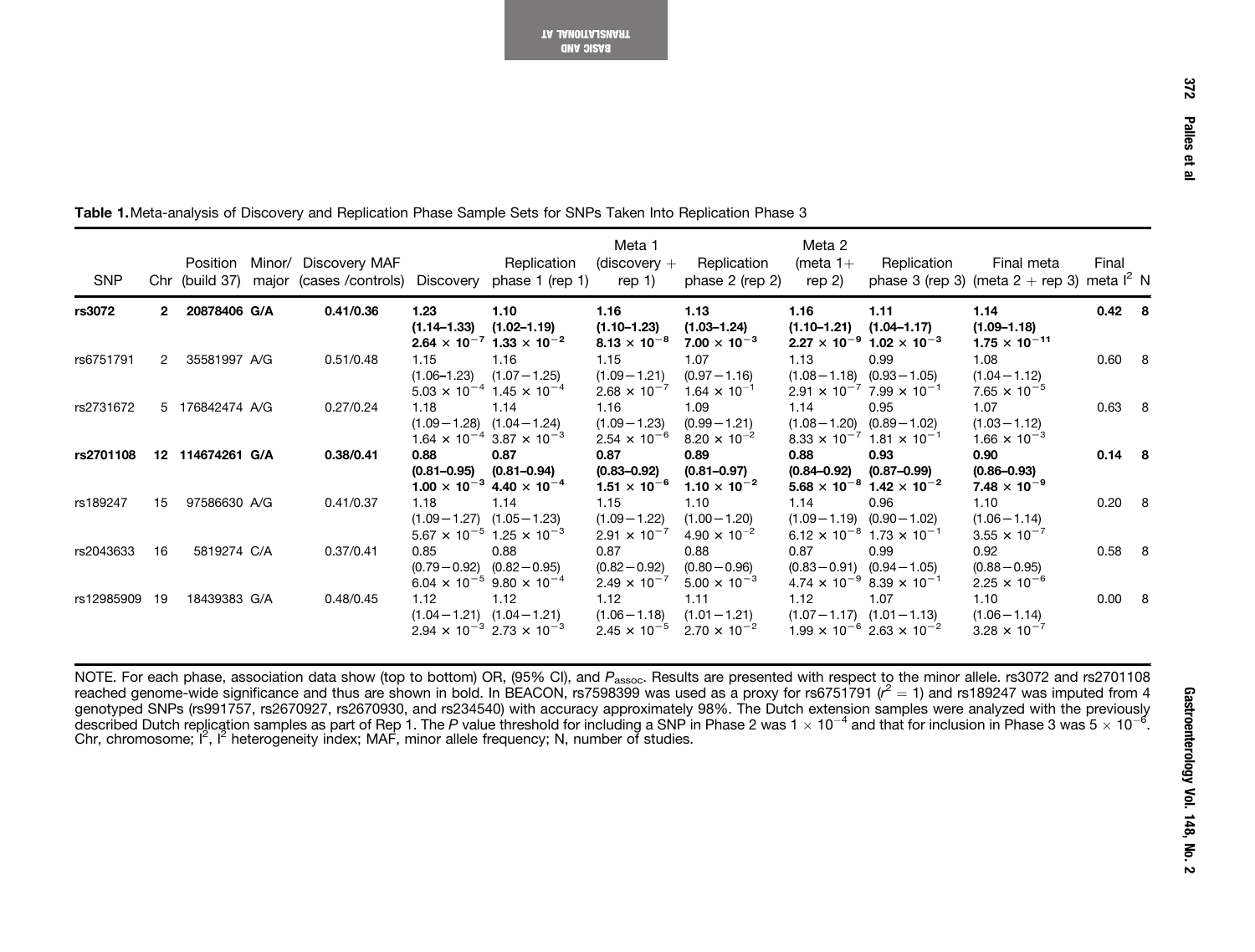<span id="page-8-0"></span>

**Figure 2.** Regional plots of association (left y-axis) and recombination rates (right y-axis) for the chromosomes 2p24 and 12q24 loci after imputation. The lead genotyped SNP is marked with a purple square. Imputed SNPs are plotted as circles and genotyped SNPs as squares.

enriched in cases at False Discovery Rate–corrected  $P < .05$ . Genetic Genomics Analysis of Complex Data (Gengen) did not identify any pathways with corrected  $P < .05$ , but 10 pathways had  $P < .25$  (Supplementary Table 7). Three pathways (type 1 diabetes mellitus, KEGG antigen processing and presentation, and KEGG autoimmune thyroid disease) were identified by all methods and the SNPs mapping to each pathway were subjected to set-based association tests using PLINK, producing empirical P values of .0021, .025, and .0317, respectively. The SNPs within these pathways that showed replication at  $P < .05$  in Replication Phase 1 all mapped to chromosome 6p21, either close to or within HLA genes. Upon removal of the HLA genes from all the pathways, 20/26 pathways originally with False Discovery Rate  $P < .05$  according to the iGSEA4GWAS approach remained significant, but only 1/34 pathways identified by SNP ratio test remained significant. No HLAdepleted pathways were even suggestive of enrichment (all  $P > .25$ ) by Gengen. The top networks identified by Ingenuity Pathway Analysis were Cardiovascular System Development and Function, Embryonic Development and

Organ Development (Supplementary Figure 1). The 5 genes implicated by the BE susceptibility SNPs here are all involved in development at a cellular, embryonic, organ, and organism level. Bone morphogenetic protein 4 was the most significant upstream regulator ( $P_{\text{overlap}} =$  $1.99 \times 10^{-6}$ ).

#### Barrett's Esophagus Heritability

Genome-wide haplotype-tagging SNP data on the 1852 cases and 5172 controls in the Discovery Phase of this study were used in Genome-wide Complex Trait Analysis to estimate the proportion of variation in risk of BE that can be explained by common genetic variants. In line with our previous, disease score test analysis, $11$  we found a statistically significant component of BE risk to be polygenic (9.99% [SE 1.2%]). This was a lower estimate than that recently derived by Ek et al. $^{13}$  $^{13}$  $^{13}$ 

# Replication Testing of Previously Reported Barrett's Esophagus Susceptibility Single Nucleotide Polymorphisms at Candidate Loci

Using a systematic review, we identified 26 polymorphisms reported in the literature to be associated with BE (Supplementary Table 8). In our Discovery Phase samples, 20 of 26 SNPs were directly genotyped or were in strong LD  $(r^2 > 0.7)$  with a directly genotyped SNP. Only one of these SNPs showed a nominally significant association ( $P < .05$ ) in our data (rs909253, proxy for rs1041981,  $r^2 = 0.93$ ; OR = 1.12;  $P = .005$ ). This SNP was also present on the Immunochip and showed additional evidence of replication  $(P_{\text{meta}} = 3.1 \times 10^{-4}, \text{ OR } = 1.07)$ . rs909253 maps to a highly conserved base (based on SiPhy score) in an intron of LTA (tumor necrosis factor– $\beta$ ) where histone marks associated with both promoters and enhancers are present in lymphoblastoid cell lines (LCLs). $30$  PBX3, PU1, POL2, YY1, and nuclear factor- $\kappa$ B have all been found to bind here in ENCODE ChIP-seq experiments. No data were available for this SNP in RegulomeDB. We were able to genotype 3 other candidate SNPs previously reported for BE susceptibility (rs41341748, rs2715425, rs6898743) on the Sequenom iPLEX panel used to genotype UK Replication 2. None of these SNPs showed associations with BE risk (Supplementary Table 1). Because rs41341748 (MSR1 p.Arg293Gly) has a low minor allele frequency (<5%) and consequently our power to detect an association was relatively low, we additionally genotyped it in UK Replication 3. After meta-analysis of Replication 2 and 3, we remained unable to replicate the previously reported association<sup>[23](#page-12-0)</sup> between this SNP and BE risk (OR = 1.07; 95% CI: 0.70-1.43;  $P = .79$ ).

# Assessment of Previously Reported Barrett's  $Esophagus + EsophagedaI Adenocarcinoma$ Single Nucleotide Polymorphisms and Meta-analysis With BEAGESS Data

Three new genome-wide significant  $BE + EAC$  loci (4 SNPs) were recently identified by Levine et al<sup>[12](#page-11-0)</sup> in a combined analysis of EAC and BE: rs10419226 and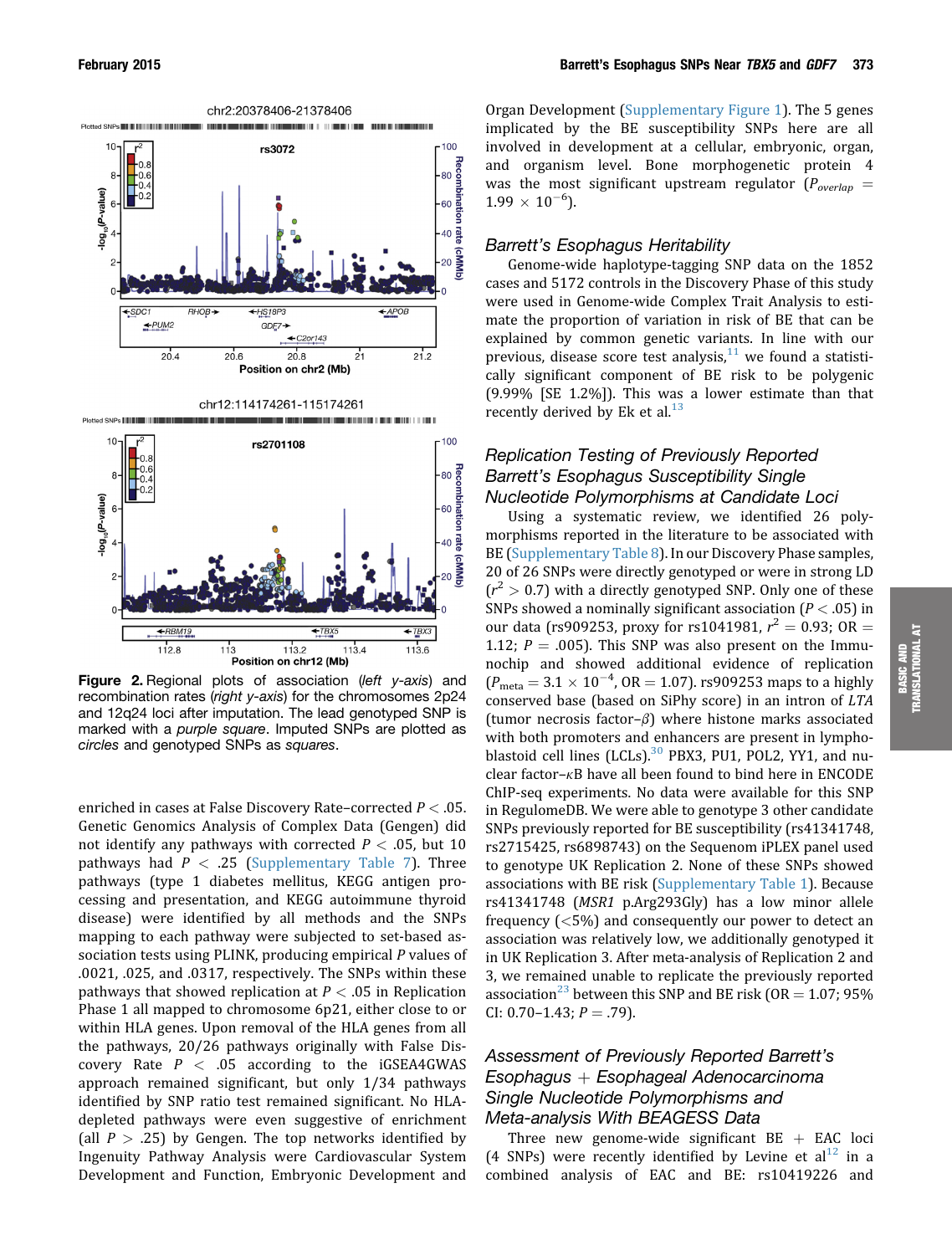rs10423674 in CRTC1, rs11789015 in BARX1 and rs2687201 within 100 kb of FOXP1. None of these associations was genome-wide significant at  $P < 5 \times 10^{-8}$  when Levine et al restricted their analysis to BE cases alone, although one SNP, rs10419226, within CRTC1, reached  $P = 5.5 \times 10^{-8}$ . In our datasets, only rs10423674 had been directly genotyped, but the remaining SNPs were all reliably imputed in our Discovery Phase samples (Info scores >0.95). However, the controls used in the replication phase of the Levine et  $al^{12}$  $al^{12}$  $al^{12}$  study overlapped entirely with the controls used in our Discovery phase (WTCCC2 controls) and we therefore used alternative UK controls from the CoRGI study (see Methods).

Of the 4 Levine SNPs, rs10423674, 1 of 2 SNPs in CRTC1, and rs2687201, near FOXP1, were supported in this study  $(P = 0.02;$  OR = 1.14; 95% CI: 1.03–1.27 and  $P = 0.05;$  OR = 0.94; 95% CI: 0.88–1.00, respectively). There was also some support for rs11789015, near *BARX1* ( $P = 0.07$ ; OR  $= 0.90$ ; 95% CI: 0.81–1.01). However, the association at rs10419226, within CRTC1, was not replicated in our data  $(P = 0.87; OR = 1.01; 95\% CI: 0.91-1.11)$ . All 4 SNPs still reached genome-wide significance  $(P < 5 \times 10^{-8})$  upon meta-analysis of our BE and Levine's  $BE + EAC$  datasets. In a BE-only meta-analysis, the associations improved with the inclusion of our data for 3 out of the 4 SNPs, with 1 (rs2687201, FOXP1) reaching genome-wide significance for BE ([Table 2](#page-10-0)).

We then addressed the other 87 other SNPs with  $P_{assoc}$  < 10<sup>-4</sup> in the Levine data (Supplementary Table 3 of Levine et al<sup>12</sup>). Of these, 73 were directly genotyped in our samples or could be imputed with an IMPUTE2 info score of >0.95. Of the 10 SNPs that could not be imputed with high quality, only one had  $P_{assoc} < 10^{-5}$  in the original Levine data; we therefore genotyped this SNP (rs11771429) using KASPar in our cases and controls. We did not obtain genotypes for the remaining 9 SNPs. On performing a metaanalysis of the Levine  $BE + EAC$  cases with our UK Discovery Phase, 4 SNPs (rs1497205, rs254348, rs3784262, and rs4523255) showed  $P_{meta} < 10^{-5}$  and were not strongly correlated with 1 of the  $4 BE + EAC$  SNPs reported previously. We therefore genotyped these 4 SNPs in our Replication Phase samples; rs3784262 (within ALDH1A2) was associated with  $BE + EAC$  (OR = 0.90; 95% CI: 0.87–0.93;  $P = 3.72 \times 10^{-9}$ ). No SNP was formally associated with BE alone [\(Table 2\)](#page-10-0). eQTL and ASE analysis (see Results - In Silico Fine Mapping and Annotation of the Chromosome 2p24 and 12q24 Loci) did not show associations for the rs3784262 proxy rs7165247 in TCGA data or other public data sets (details not shown).

#### **Discussion**

We have added 2 new BE predisposition SNPs, rs3072 on chromosome 2p24 and rs2701108 on chromosome 12q24, to the 2 BE SNPs on chromosome 6p21 (HLA region) and chromosome 16q23 (near FOXF1) that we reported previously.<sup>11</sup> Both of the new SNPs remained at or very near genome-wide significance when analysis was restricted to cases with intestinal metaplasia. In silico fine mapping provided evidence that rs3072 and/or 1 of 3 nearby SNPs might be functional because they map to putative enhancer regions. The nearby gene, GDF7, is the best functional candidate, because this encodes the BMP12 protein and the BMP pathway has previously been implicated in the development of BE. $36$  The importance of this pathway in BE is also suggested in Ingenuity Pathway Analysis, where bone morphogenetic protein 4 acts upstream of proteins encoded by genes close to the BE predisposition SNPs. GDF7 plays a role in the neural system and tendon/ligament development and repair,  $37,38$  and also regulates Hedgehog and Wnt signaling pathways that impact on esophageal development through FOXF1 and TBX5. In the chromosome 12q24 region, rs1920562 (the top imputed SNP) provided the strongest association signal and maps to a possible enhancer. Gene expression analysis did not suggest the target of the chromosome 12q24 variation, although TBX5 is a very strong functional candidate. It is involved in cardiac development and its deficiency causes thoracic malformations and ab-normalities of the diaphragmatic musculature,<sup>[39,40](#page-12-0)</sup> which could predispose patients to hiatus hernia and acid reflux, 2 subphenotypes of BE.

Messenger RNA expression analysis using TCGA EAC data and public data from leukocytes and adipocytes provided little evidence that rs3072 or rs2701108 (or other SNPs in strong LD) were eQTLs or influenced ASE. The absence of these associations is typical for GWAS or cancer or precancerous traits. Even for the "prototypic" multicancer SNP rs6983267, convincingly demonstrating the effects of SNP alleles on gene expression has required considerable additional work in a variety of systems, and even now, consistent eQTL and ASE associations have not been shown. $41-44$  $41-44$  $41-44$  The likely major reason for the lack of eQTLs at GWAS SNPs is that the SNPs have their effects in a restricted set of cells or at a particular time. There is, for example, evidence that the forkhead box (FOX) proteins are most strongly expressed during embryogenesis, and that the levels of these transcription factors are critical for proper development. $45-47$  $45-47$  $45-47$  Given this, our first choice in searching for eQTLs would be cells in the developing human thorax. Unfortunately, such sample collections do not currently exist.

We showed rs2687201 (FOXP1) to be associated with disease in a BE-only analysis. Our data generally support the report by Levine et al<sup>[12](#page-11-0)</sup> of associations between  $BE + EAC$ and SNPs on chromosome 3 (FOXP1), chromosome 9 (BARX1), and one of the SNPs on chromosome 19 (CRTC1). However, we were not able to replicate the association observed for another SNP (rs10419226) in CRTC1. For this last SNP, the meta-analysis showed evidence of significant heterogeneity between the BEACON/BEAGESS data and our data [\(Table 2\)](#page-10-0), and in the absence of clear reasons for this difference, we caution against drawing firm conclusions here.

We found another SNP, rs3784262 (ALDH1A2), to be formally associated with  $BE + EAC$  upon meta-analysis of our data with the Levine  $BE + EAC$  dataset. ALDH1A2 encodes retinaldehyde dehydrogenase 2, which catalyzes the synthesis of retinoic acid and may also be involved in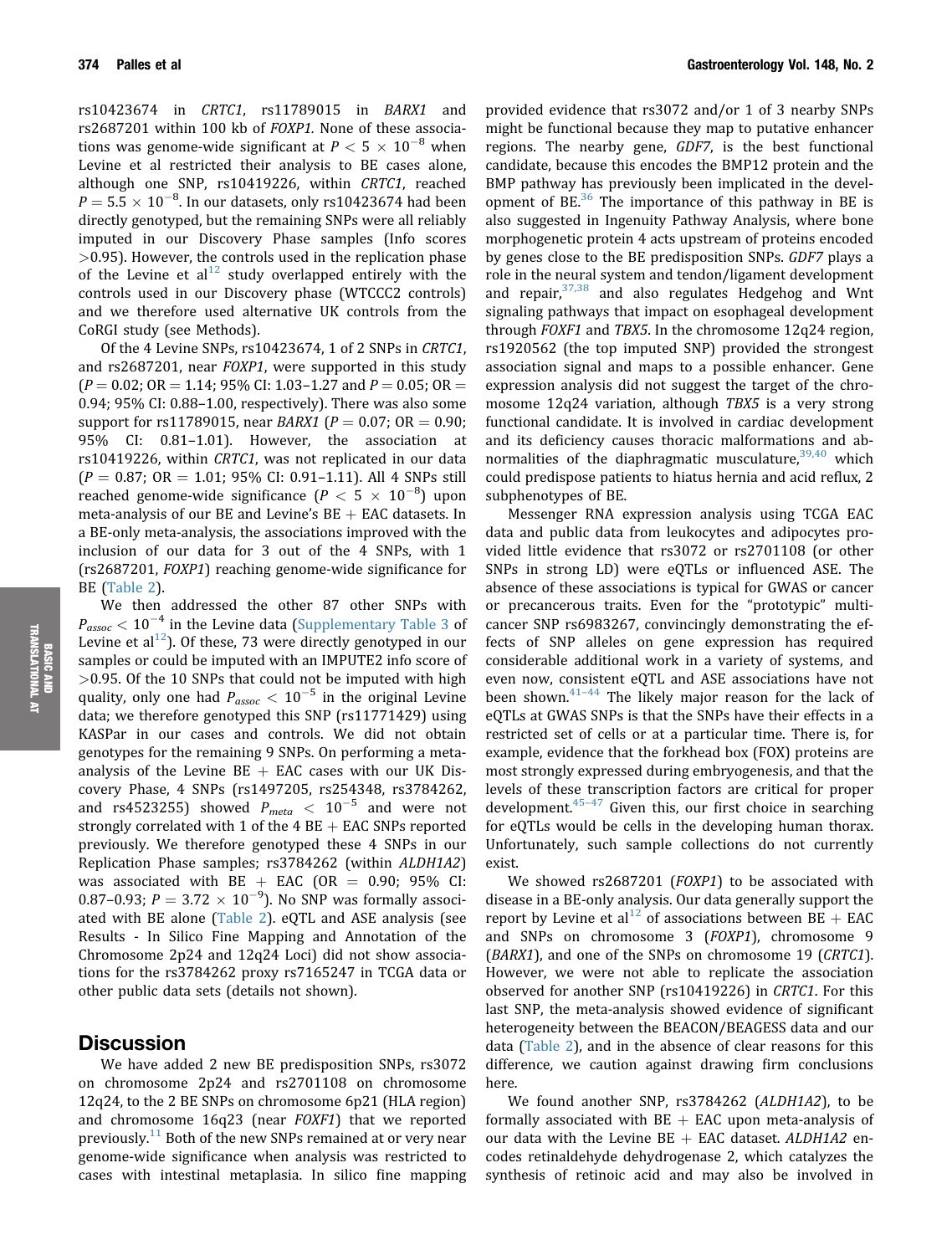| <b>SNP</b> |    | Chr Position   | Nearby<br>genes      | Minor/<br>major<br>allele | $BE+/$<br>$-{\sf EAC}$ | Levine et al<br>meta OR (95% CI) | $P_{Levine}$ et al     | This study<br>meta OR (95% CI) | $P_{This\ Study}$     | This study $+$<br>Levine et $al12$<br>meta OR (95% CI) | $P_{\text{meta}}$      | Meta $I^2$ | No. of<br>studies |
|------------|----|----------------|----------------------|---------------------------|------------------------|----------------------------------|------------------------|--------------------------------|-----------------------|--------------------------------------------------------|------------------------|------------|-------------------|
| rs2687201  | 3  | 70928930 FOXP1 |                      | T/G                       | <b>BE</b>              | $1.18(1.10-1.26)$                | $2.00 \times 10^{-6}$  | $1.14(1.03 - 1.27)$            | $1.18 \times 10^{-2}$ | $1.16(1.10 - 1.23)$                                    | $4.61 \times 10^{-8}$  | 0.00       |                   |
|            |    |                |                      |                           | BE/EAC                 | $1.18(1.12 - 1.25)$              | $5.47 \times 10^{-9}$  |                                |                       | $1.17(1.11 - 1.23)$                                    | $6.70 \times 10^{-10}$ | 0.00       |                   |
| rs11789015 | 9  | 96716028 BARX1 |                      | G/A                       | <b>BE</b>              | $0.85(0.79 - 0.91)$              | $5.08 \times 10^{-6}$  | $0.90(0.81 - 1.01)$            | $6.63 \times 10^{-2}$ | $0.86(0.81 - 0.92)$                                    | $1.38 \times 10^{-6}$  | 0.00       |                   |
|            |    |                |                      |                           | BE/EAC                 | $0.83(0.79 - 0.88)$              | $1.02 \times 10^{-9}$  |                                |                       | $0.85(0.81 - 0.89)$                                    | $1.14 \times 10^{-10}$ | 0.00       | 3                 |
| rs10419226 | 19 | 18803172 CRTC1 |                      | A/C                       | BE                     | $1.19(1.12 - 1.26)$              | $5.54 \times 10^{-8}$  | $1.01(0.91 - 1.11)$            | $8.65 \times 10^{-1}$ | $1.13(1.08 - 1.20)$                                    | $2.14 \times 10^{-6}$  | 0.82       |                   |
|            |    |                |                      |                           | BE/EAC                 | $1.18(1.12 - 1.24)$              | $3.55 \times 10^{-10}$ |                                |                       | $1.14(1.09 - 1.19)$                                    | $1.17 \times 10^{-8}$  | 0.82       |                   |
| rs10423674 | 19 | 18817903 CRTC1 |                      | T/G                       | <b>BE</b>              | $0.85(0.80 - 0.91)$              | $1.92 \times 10^{-6}$  | $0.94(0.88 - 1.00)$            | $4.88 \times 10^{-2}$ | $0.89(0.85 - 0.93)$                                    | $2.99 \times 10^{-7}$  | 0.40       |                   |
|            |    |                |                      |                           | BE/EAC                 | $0.84(0.80 - 0.89)$              | $1.75 \times 10^{-9}$  |                                |                       | $0.88(0.84 - 0.91)$                                    | $4.87 \times 10^{-11}$ | 0.49       |                   |
| rs1497205  |    | 4 76169067     | PARM1.               | CЛ                        | BE                     | $0.86(0.80 - 0.92)$              | $2.86 \times 10^{-5}$  | $0.92(0.87 - 0.98)$            | $7.59 \times 10^{-1}$ | $0.90(0.86 - 0.94)$                                    | $2.57 \times 10^{-6}$  | 0.00       | 6                 |
|            |    |                | RCHY1                |                           | BE/EAC                 | $0.87(0.82 - 0.93)$              | $1.28 \times 10^{-5}$  |                                |                       | $0.90(0.86 - 0.94)$                                    | $3.68 \times 10^{-7}$  | 0.00       |                   |
| rs254348   | 16 | 65980789       |                      | T/C                       | <b>BE</b>              | $0.88(0.83 - 0.94)$              | $1.15 \times 10^{-4}$  | $0.95(0.91 - 1.01)$            | $8.88 \times 10^{-2}$ | $0.93(0.89 - 0.97)$                                    | $5.49 \times 10^{-4}$  | 0.53       | 6                 |
|            |    |                |                      |                           | BE/EAC                 | $0.89(0.84 - 0.94)$              | $1.40 \times 10^{-5}$  |                                |                       | $0.92(0.89 - 0.96)$                                    | $2.81 \times 10^{-5}$  | 0.53       |                   |
| rs3784262  | 15 |                | 58253106 ALDH1A2 G/A |                           | <b>BE</b>              | $0.85(0.80 - 0.90)$              | $3.62 \times 10^{-7}$  | $0.93(0.89 - 0.98)$            | $5.13 \times 10^{-3}$ | $0.91(0.87 - 0.94)$                                    | $1.37 \times 10^{-6}$  | 0.12       |                   |
|            |    |                |                      |                           | BE/EAC                 | $0.88(0.83 - 0.92)$              | $6.72 \times 10^{-7}$  |                                |                       | $0.90(0.87 - 0.93)$                                    | $3.72 \times 10^{-9}$  | 0.16       |                   |
| rs4523255  | 8  |                | 8713038 MFHAS1       | A/G                       | <b>BE</b>              | $1.13(1.06 - 1.21)$              | $2.46 \times 10^{-4}$  | $1.07(1.01 - 1.12)$            | $2.11 \times 10^{-2}$ | $1.09(1.05 - 1.14)$                                    | $2.48 \times 10^{-5}$  | 0.36       | 6                 |
|            |    |                |                      |                           | BE/EAC                 | $1.13(1.07 - 1.20)$              | $4.15 \times 10^{-5}$  |                                |                       | $1.09(1.05 - 1.14)$                                    | $9.24 \times 10^{-6}$  | 0.46       | 6                 |

<span id="page-10-0"></span>Table 2.Meta-analysis With Our Data for 4 BE/EAC SNPs and 4 Other Selected SNPs with  $P < 1 \times 10^{-4}$  from Levine et al<sup>[12](#page-11-0)</sup>

NOTE. The minimum meta-analysis comprised the Levine et al<sup>[12](#page-11-0)</sup> Discovery and Replication Phases and our Discovery Phase (with amended controls, as described in Methods). rs10423674 was additionally genotyped in our UK and Dutch Replication Phase 1. rs1497205, rs254348, rs3784262, and rs4523255 were genotyped in our UK and Dutch Replication Phase 1 and UK Replication Phase 2. rs3784262 was also genotyped in Irish Replication Phase 2 samples and UK and Belgium Replication Phase 3 samples. For rs10419226, which shows evidence of inter-study heterogeneity, random effects model P values for BE and BE/EAC are .10 and .04, respectively. Chr, chromosome.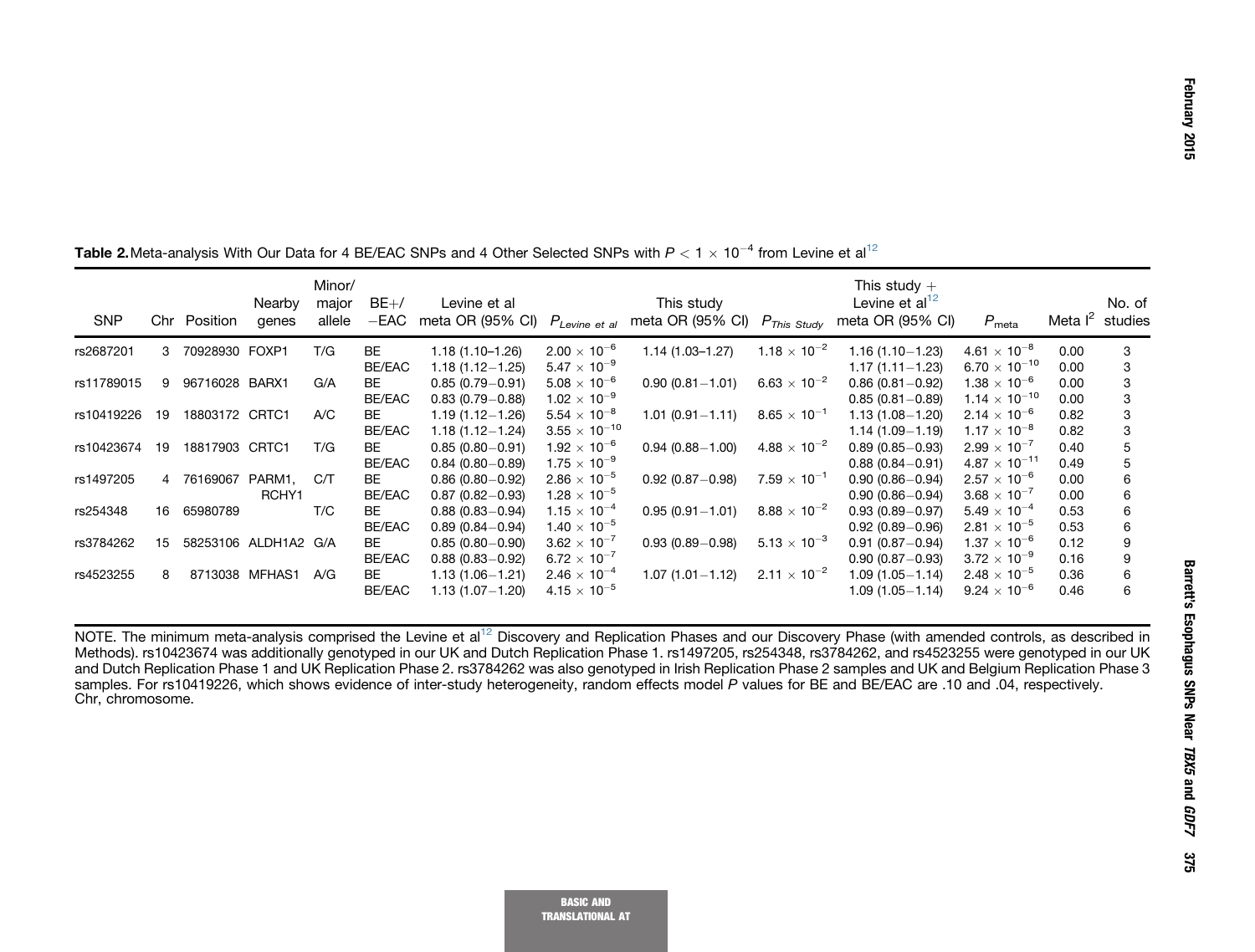<span id="page-11-0"></span>alcohol metabolism.<sup>[48](#page-12-0)</sup> Of the candidate SNPs we assessed (Supplementary Table 8), we found supporting evidence, albeit short of genome-wide significance, for rs909253  $(P = 3.1 \times 10^{-4})$ , mapping to an intronic region of LTA within the HLA region, but not in LD with rs9257809, the other HLA BE SNP.

We previously reported that our original GWAS provided evidence that multiple common variants, each with small effects contribute to BE susceptibility.<sup>11</sup> Ek et al<sup>13</sup> recently estimated that the heritability of BE is 35% (SE 6%). We also found that the heritability of BE is highly significant, but explains only 9.99% of BE risk (SE 1.2%). Our GWAS consisted of UK cases and controls, and the BEACON/BEAGESS samples used by Ek et al originated from 3 continents (Europe, North America, and Australia). Cryptic population stratification could perhaps explain the larger estimate of heritability obtained using the BEACON/BEAGESS GWAS. In addition, we used software to calculate LD-adjusted kinships, such that the SNPs used in the heritability analysis were weighted according to local LD structure. It has been found that heritability estimation from genome-wide SNPs is highly sensitive to uneven LD; causal SNPs in regions of high LD can lead to overestimation of heritability and conversely causal SNPs in regions of low LD can result in an underestimation of heritability.<sup>[49](#page-12-0)</sup>

Although the BE GWAS have not yet identified the functional SNPs in each region or their gene targets, the information generated already permits the generation of hypotheses regarding processes that may be involved in BE. First, transcription factors involved in development and structure of the thorax, diaphragm, and esophagus may be important: the SNPs near FOXF1, FOXP1, BARX1, and TBX5 might act in this way and the genes appear to be functionally related (Supplementary Figure 1). Second, the inflammatory response may be important: the SNPs within the HLA region (rs9257809 and, perhaps, rs909253) might act in this way and pathway analysis provided suggestive evidence of a role for type 1 diabetes genes in BE etiology. A plausible, testable hypothesis is that these 2 groups of SNPs respectively influence the tendency to gastroesophageal reflux disease, perhaps through thoracic and diaphragmatic structure (hiatal hernia defect), and the inflammatory response to the refluxed gastric acid. Given the limited scope for clinical intervention in the former processes, we await with interest the outcome of trials such as AspECT that target the inflammatory response to gastric reflux.<sup>1,17</sup>

# Supplementary Material

Note: To access the supplementary material accompanying this article, visit the online version of Gastroenterology at [www.gastrojournal.org,](http://www.gastrojournal.org) and at [http://dx.doi.org/10.1053/](http://dx.doi.org/10.1053/j.gastro.2014.10.041) [j.gastro.2014.10.041](http://dx.doi.org/10.1053/j.gastro.2014.10.041).

#### References

1. Jankowski J, Barr H[, Wang K, et al. Diagnosis and](http://refhub.elsevier.com/S0016-5085(14)01334-1/sref1) management of Barrett'[s oesophagus. BMJ 2010;](http://refhub.elsevier.com/S0016-5085(14)01334-1/sref1) [341:c4551](http://refhub.elsevier.com/S0016-5085(14)01334-1/sref1).

- 2. [Jankowski J, Odze R. Biomarkers in gastroenterology;](http://refhub.elsevier.com/S0016-5085(14)01334-1/sref2) [between hype and hope comes histopathology. Am J](http://refhub.elsevier.com/S0016-5085(14)01334-1/sref2) [Gastroenterol 2009;104:1093](http://refhub.elsevier.com/S0016-5085(14)01334-1/sref2)–[1096](http://refhub.elsevier.com/S0016-5085(14)01334-1/sref2).
- 3. [Duggan C, Onstad L, Hardikar S, et al. Association be](http://refhub.elsevier.com/S0016-5085(14)01334-1/sref3)[tween markers of obesity and progression from Barrett](http://refhub.elsevier.com/S0016-5085(14)01334-1/sref3)'s [esophagus to esophageal adenocarcinoma. Clin Gas](http://refhub.elsevier.com/S0016-5085(14)01334-1/sref3)[troenterol Hepatol 2013;11:934](http://refhub.elsevier.com/S0016-5085(14)01334-1/sref3)–[943](http://refhub.elsevier.com/S0016-5085(14)01334-1/sref3).
- 4. [Iyer PG, Borah BJ, Heien HC, et al. Association of Bar](http://refhub.elsevier.com/S0016-5085(14)01334-1/sref4)rett'[s esophagus with type II diabetes mellitus: results](http://refhub.elsevier.com/S0016-5085(14)01334-1/sref4) [from a large population-based case-control study. Clin](http://refhub.elsevier.com/S0016-5085(14)01334-1/sref4) [Gastroenterol Hepatol 2013;11:1108](http://refhub.elsevier.com/S0016-5085(14)01334-1/sref4)–[1114.e5](http://refhub.elsevier.com/S0016-5085(14)01334-1/sref4).
- 5. [DeVault K, McMahon BP, Celebi A, et al. De](http://refhub.elsevier.com/S0016-5085(14)01334-1/sref5)fining [esophageal landmarks, gastroesophageal re](http://refhub.elsevier.com/S0016-5085(14)01334-1/sref5)flux disease, and Barrett'[s esophagus. Ann N Y Acad Sci 2013;](http://refhub.elsevier.com/S0016-5085(14)01334-1/sref5) [1300:278](http://refhub.elsevier.com/S0016-5085(14)01334-1/sref5)–[295.](http://refhub.elsevier.com/S0016-5085(14)01334-1/sref5)
- 6. [Cameron AJ, Lagergren J, Henriksson C, et al. Gastro](http://refhub.elsevier.com/S0016-5085(14)01334-1/sref6)esophageal refl[ux disease in monozygotic and dizygotic](http://refhub.elsevier.com/S0016-5085(14)01334-1/sref6) [twins. Gastroenterology 2002;122:55](http://refhub.elsevier.com/S0016-5085(14)01334-1/sref6)–[59](http://refhub.elsevier.com/S0016-5085(14)01334-1/sref6).
- 7. [Mohammed I, Cherkas LF, Riley SA, et al. Genetic in](http://refhub.elsevier.com/S0016-5085(14)01334-1/sref7)fl[uences in gastro-oesophageal re](http://refhub.elsevier.com/S0016-5085(14)01334-1/sref7)flux disease: a twin [study. Gut 2003;52:1085](http://refhub.elsevier.com/S0016-5085(14)01334-1/sref7)–[1089.](http://refhub.elsevier.com/S0016-5085(14)01334-1/sref7)
- 8. [Lembo A, Zaman M, Jones M, et al. In](http://refhub.elsevier.com/S0016-5085(14)01334-1/sref8)fluence of genetics [on irritable bowel syndrome, gastro-oesophageal re](http://refhub.elsevier.com/S0016-5085(14)01334-1/sref8)flux [and dyspepsia: a twin study. Aliment Pharmacol Ther](http://refhub.elsevier.com/S0016-5085(14)01334-1/sref8) [2007;25:1343](http://refhub.elsevier.com/S0016-5085(14)01334-1/sref8)–[1350](http://refhub.elsevier.com/S0016-5085(14)01334-1/sref8).
- 9. [Groves C, Jankowski J, Barker F, et al. A family history of](http://refhub.elsevier.com/S0016-5085(14)01334-1/sref9) Barrett'[s oesophagus: another risk factor? Scand J](http://refhub.elsevier.com/S0016-5085(14)01334-1/sref9) [Gastroenterol 2005;40:1127](http://refhub.elsevier.com/S0016-5085(14)01334-1/sref9)–[1128](http://refhub.elsevier.com/S0016-5085(14)01334-1/sref9).
- 10. [Chak A, Ochs-Balcom H, Falk G, et al. Familiality in](http://refhub.elsevier.com/S0016-5085(14)01334-1/sref10) Barrett'[s esophagus, adenocarcinoma of the esophagus,](http://refhub.elsevier.com/S0016-5085(14)01334-1/sref10) [and adenocarcinoma of the gastroesophageal junction.](http://refhub.elsevier.com/S0016-5085(14)01334-1/sref10) [Cancer Epidemiol Biomarkers Prev 2006;15:1668](http://refhub.elsevier.com/S0016-5085(14)01334-1/sref10)–[1673.](http://refhub.elsevier.com/S0016-5085(14)01334-1/sref10)
- 11. Su Z, Gay LJ[, Strange A, et al. Common variants at the](http://refhub.elsevier.com/S0016-5085(14)01334-1/sref11) [MHC locus and at chromosome 16q24.1 predispose to](http://refhub.elsevier.com/S0016-5085(14)01334-1/sref11) Barrett'[s esophagus. Nat Genet 2012;44:1131](http://refhub.elsevier.com/S0016-5085(14)01334-1/sref11)–[1136](http://refhub.elsevier.com/S0016-5085(14)01334-1/sref11).
- 12. [Levine DM, Ek WE, Zhang R, et al. A genome-wide as](http://refhub.elsevier.com/S0016-5085(14)01334-1/sref12)sociation study identifi[es new susceptibility loci for](http://refhub.elsevier.com/S0016-5085(14)01334-1/sref12) [esophageal adenocarcinoma and Barrett](http://refhub.elsevier.com/S0016-5085(14)01334-1/sref12)'s esophagus. [Nat Genet 2013;45:1487](http://refhub.elsevier.com/S0016-5085(14)01334-1/sref12)–[1493.](http://refhub.elsevier.com/S0016-5085(14)01334-1/sref12)
- 13. Ek WE, Levine DM, D'[Amato M, et al. Germline genetic](http://refhub.elsevier.com/S0016-5085(14)01334-1/sref13) [contributions to risk for esophageal adenocarcinoma,](http://refhub.elsevier.com/S0016-5085(14)01334-1/sref13) Barrett'[s esophagus, and gastroesophageal re](http://refhub.elsevier.com/S0016-5085(14)01334-1/sref13)flux. J Natl [Cancer Inst 2013;105:1711](http://refhub.elsevier.com/S0016-5085(14)01334-1/sref13)–[1718.](http://refhub.elsevier.com/S0016-5085(14)01334-1/sref13)
- 14. [Dura P, van Veen EM, Salomon J, et al. Barrett associ](http://refhub.elsevier.com/S0016-5085(14)01334-1/sref14)[ated MHC and FOXF1 variants also increase esophageal](http://refhub.elsevier.com/S0016-5085(14)01334-1/sref14) [carcinoma risk. Int J Cancer 2013;133:1751](http://refhub.elsevier.com/S0016-5085(14)01334-1/sref14)–[1755.](http://refhub.elsevier.com/S0016-5085(14)01334-1/sref14)
- 15. [Woo J, Miletich I, Kim BM, et al. Barx1-mediated inhibi](http://refhub.elsevier.com/S0016-5085(14)01334-1/sref15)[tion of Wnt signaling in the mouse thoracic foregut](http://refhub.elsevier.com/S0016-5085(14)01334-1/sref15) [controls tracheo-esophageal septation and epithelial](http://refhub.elsevier.com/S0016-5085(14)01334-1/sref15) [differentiation. PLoS One 2011;6:e22493](http://refhub.elsevier.com/S0016-5085(14)01334-1/sref15).
- 16. [Shu W, Lu MM, Zhang Y, et al. Foxp2 and Foxp1](http://refhub.elsevier.com/S0016-5085(14)01334-1/sref16) [cooperatively regulate lung and esophagus develop](http://refhub.elsevier.com/S0016-5085(14)01334-1/sref16)[ment. Development 2007;134:1991](http://refhub.elsevier.com/S0016-5085(14)01334-1/sref16)–[2000](http://refhub.elsevier.com/S0016-5085(14)01334-1/sref16).
- 17. [Jankowski J, Barr H. Improving surveillance for Barrett](http://refhub.elsevier.com/S0016-5085(14)01334-1/sref17)'s [oesophagus: AspECT and BOSS trials provide an evi](http://refhub.elsevier.com/S0016-5085(14)01334-1/sref17)[dence base. BMJ 2006;332:1512](http://refhub.elsevier.com/S0016-5085(14)01334-1/sref17).
- 18. [Sharma P, Dent J, Armstrong D, et al. The development](http://refhub.elsevier.com/S0016-5085(14)01334-1/sref18) [and validation of an endoscopic grading system for](http://refhub.elsevier.com/S0016-5085(14)01334-1/sref18) Barrett'[s esophagus: the Prague C & M criteria. Gastro](http://refhub.elsevier.com/S0016-5085(14)01334-1/sref18)[enterology 2006;131:1392](http://refhub.elsevier.com/S0016-5085(14)01334-1/sref18)–[1399.](http://refhub.elsevier.com/S0016-5085(14)01334-1/sref18)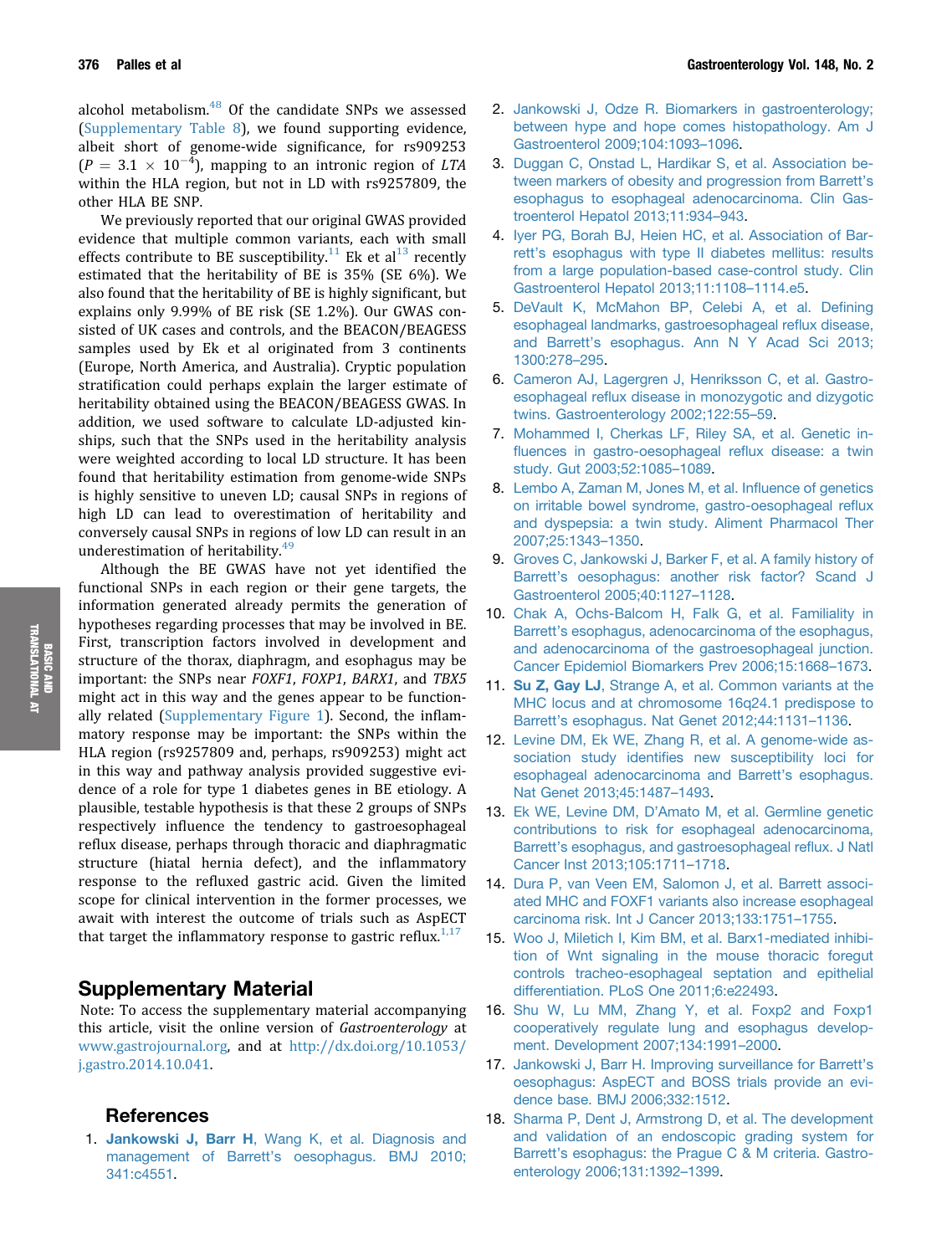- <span id="page-12-0"></span>19. [Bennett C, Vakil N, Bergman J, et al. Consensus statements](http://refhub.elsevier.com/S0016-5085(14)01334-1/sref19) for management of Barrett'[s dysplasia and early-stage](http://refhub.elsevier.com/S0016-5085(14)01334-1/sref19) [esophageal adenocarcinoma, based on a Delphi process](http://refhub.elsevier.com/S0016-5085(14)01334-1/sref19) [\(BADCAT\). Gastroenterology 2012;143:336](http://refhub.elsevier.com/S0016-5085(14)01334-1/sref19)–[346](http://refhub.elsevier.com/S0016-5085(14)01334-1/sref19).
- 20. [Houlston RS, Cheadle J, Dobbins SE, et al. Meta-analysis](http://refhub.elsevier.com/S0016-5085(14)01334-1/sref20) [of three genome-wide association studies identi](http://refhub.elsevier.com/S0016-5085(14)01334-1/sref20)fies sus[ceptibility loci for colorectal cancer at 1q41, 3q26.2,](http://refhub.elsevier.com/S0016-5085(14)01334-1/sref20) [12q13.13 and 20q13.33. Nat Genet 2010;42:973](http://refhub.elsevier.com/S0016-5085(14)01334-1/sref20)–[977](http://refhub.elsevier.com/S0016-5085(14)01334-1/sref20).
- 21. [Petridis C, Shinomiya I, Kohut K, et al. Germline CDH1](http://refhub.elsevier.com/S0016-5085(14)01334-1/sref21) [mutations in bilateral lobular carcinoma in situ. Br J](http://refhub.elsevier.com/S0016-5085(14)01334-1/sref21) [Cancer 2013;100:1053](http://refhub.elsevier.com/S0016-5085(14)01334-1/sref21)–[1057](http://refhub.elsevier.com/S0016-5085(14)01334-1/sref21).
- 22. Trynka G, Hunt KA[, Bockett NA, et al. Dense genotyping](http://refhub.elsevier.com/S0016-5085(14)01334-1/sref22) identifi[es and localizes multiple common and rare variant](http://refhub.elsevier.com/S0016-5085(14)01334-1/sref22) [association signals in celiac disease. Nat Genet 2011;](http://refhub.elsevier.com/S0016-5085(14)01334-1/sref22) [43:1193](http://refhub.elsevier.com/S0016-5085(14)01334-1/sref22)–[1201.](http://refhub.elsevier.com/S0016-5085(14)01334-1/sref22)
- 23. [Orloff M, Peterson C, He X, et al. Germline mutations in](http://refhub.elsevier.com/S0016-5085(14)01334-1/sref23) [MSR1, ASCC1, and CTHRC1 in patients with Barrett](http://refhub.elsevier.com/S0016-5085(14)01334-1/sref23) [esophagus and esophageal adenocarcinoma. JAMA](http://refhub.elsevier.com/S0016-5085(14)01334-1/sref23) [2011;306:410](http://refhub.elsevier.com/S0016-5085(14)01334-1/sref23)–[419](http://refhub.elsevier.com/S0016-5085(14)01334-1/sref23).
- 24. [McElholm AR, McKnight AJ, Patterson CC, et al.](http://refhub.elsevier.com/S0016-5085(14)01334-1/sref24) [A population-based study of IGF axis polymorphisms and](http://refhub.elsevier.com/S0016-5085(14)01334-1/sref24) the esophageal infl[ammation, metaplasia, adenocarci](http://refhub.elsevier.com/S0016-5085(14)01334-1/sref24)[noma sequence. Gastroenterology 2010;139:204](http://refhub.elsevier.com/S0016-5085(14)01334-1/sref24)–[212.](http://refhub.elsevier.com/S0016-5085(14)01334-1/sref24)
- 25. [Magi R, Morris AP. GWAMA: software for genome-wide](http://refhub.elsevier.com/S0016-5085(14)01334-1/sref25) [association meta-analysis. BMC Bioinform 2010;11:288.](http://refhub.elsevier.com/S0016-5085(14)01334-1/sref25)
- 26. [Higgins JP, Thompson SG, Deeks JJ, et al. Measuring](http://refhub.elsevier.com/S0016-5085(14)01334-1/sref26) [inconsistency in meta-analyses. BMJ 2003;327:557](http://refhub.elsevier.com/S0016-5085(14)01334-1/sref26)–[560.](http://refhub.elsevier.com/S0016-5085(14)01334-1/sref26)
- 27. [Dunlop MG, Dobbins SE, Farrington SM, et al. Common](http://refhub.elsevier.com/S0016-5085(14)01334-1/sref27) [variation near CDKN1A, POLD3 and SHROOM2 in](http://refhub.elsevier.com/S0016-5085(14)01334-1/sref27)fl[uences colorectal cancer risk. Nat Genet 2012;44:](http://refhub.elsevier.com/S0016-5085(14)01334-1/sref27) [770](http://refhub.elsevier.com/S0016-5085(14)01334-1/sref27)–[776.](http://refhub.elsevier.com/S0016-5085(14)01334-1/sref27)
- 28. Delaneau O, [Zagury JF, Marchini J](http://refhub.elsevier.com/S0016-5085(14)01334-1/sref28). Improved whole[chromosome phasing for disease and population ge](http://refhub.elsevier.com/S0016-5085(14)01334-1/sref28)[netic studies. Nat Methods 2013;10:5](http://refhub.elsevier.com/S0016-5085(14)01334-1/sref28)–[6.](http://refhub.elsevier.com/S0016-5085(14)01334-1/sref28)
- 29. [Howie BN, Donnelly P, Marchini J. A](http://refhub.elsevier.com/S0016-5085(14)01334-1/sref29) flexible and accu[rate genotype imputation method for the next generation](http://refhub.elsevier.com/S0016-5085(14)01334-1/sref29) [of genome-wide association studies. PLoS Genet 2009;](http://refhub.elsevier.com/S0016-5085(14)01334-1/sref29) [5:e1000529](http://refhub.elsevier.com/S0016-5085(14)01334-1/sref29).
- 30. [Ward LD, Kellis M. HaploReg: a resource for exploring](http://refhub.elsevier.com/S0016-5085(14)01334-1/sref30) [chromatin states, conservation, and regulatory motif al](http://refhub.elsevier.com/S0016-5085(14)01334-1/sref30)[terations within sets of genetically linked variants.](http://refhub.elsevier.com/S0016-5085(14)01334-1/sref30) [Nucleic Acids Res 2012;40:D930](http://refhub.elsevier.com/S0016-5085(14)01334-1/sref30)–[D934.](http://refhub.elsevier.com/S0016-5085(14)01334-1/sref30)
- 31. [Wang K, Li M, Hakonarson H. ANNOVAR: functional](http://refhub.elsevier.com/S0016-5085(14)01334-1/sref31) [annotation of genetic variants from high-throughput](http://refhub.elsevier.com/S0016-5085(14)01334-1/sref31) [sequencing data. Nucleic Acids Res 2010;38:e164](http://refhub.elsevier.com/S0016-5085(14)01334-1/sref31).
- 32. [Boyle AP, Hong EL, Hariharan M, et al. Annotation of](http://refhub.elsevier.com/S0016-5085(14)01334-1/sref32) [functional variation in personal genomes using Reg](http://refhub.elsevier.com/S0016-5085(14)01334-1/sref32)[ulomeDB. Genome Res 2012;22:1790](http://refhub.elsevier.com/S0016-5085(14)01334-1/sref32)–[1797](http://refhub.elsevier.com/S0016-5085(14)01334-1/sref32).
- 33. [Dulak AM, Stojanov P, Peng S, et al. Exome and whole](http://refhub.elsevier.com/S0016-5085(14)01334-1/sref33)[genome sequencing of esophageal adenocarcinoma](http://refhub.elsevier.com/S0016-5085(14)01334-1/sref33) identifi[es recurrent driver events and mutational](http://refhub.elsevier.com/S0016-5085(14)01334-1/sref33) [complexity. Nat Genet 2013;45:478](http://refhub.elsevier.com/S0016-5085(14)01334-1/sref33)–[486.](http://refhub.elsevier.com/S0016-5085(14)01334-1/sref33)
- 34. [Zeller T, Wild P, Szymczak S, et al. Genetics and](http://refhub.elsevier.com/S0016-5085(14)01334-1/sref34) [beyond](http://refhub.elsevier.com/S0016-5085(14)01334-1/sref34)—[the transcriptome of human monocytes and](http://refhub.elsevier.com/S0016-5085(14)01334-1/sref34) [disease susceptibility. PLoS One 2010;5:e10693](http://refhub.elsevier.com/S0016-5085(14)01334-1/sref34).
- 35. [Nica AC, Parts L, Glass D, et al. The architecture of gene](http://refhub.elsevier.com/S0016-5085(14)01334-1/sref35) [regulatory variation across multiple human tissues: the](http://refhub.elsevier.com/S0016-5085(14)01334-1/sref35) [MuTHER study. PLoS Genet 2011;7:e1002003](http://refhub.elsevier.com/S0016-5085(14)01334-1/sref35).
- 36. [Castillo D, Puig S, Iglesias M, et al. Activation of the](http://refhub.elsevier.com/S0016-5085(14)01334-1/sref36) [BMP4 pathway and early expression of CDX2](http://refhub.elsevier.com/S0016-5085(14)01334-1/sref36)

[characterize non-specialized columnar metaplasia in a](http://refhub.elsevier.com/S0016-5085(14)01334-1/sref36) human model of Barrett'[s esophagus. J Gastrointest](http://refhub.elsevier.com/S0016-5085(14)01334-1/sref36) [Surg 2012;16:227](http://refhub.elsevier.com/S0016-5085(14)01334-1/sref36)–[237; discussion 237](http://refhub.elsevier.com/S0016-5085(14)01334-1/sref36).

- 37. [Berasi SP, Varadarajan U, Archambault J, et al. Divergent](http://refhub.elsevier.com/S0016-5085(14)01334-1/sref37) [activities of osteogenic BMP2, and tenogenic BMP12](http://refhub.elsevier.com/S0016-5085(14)01334-1/sref37) [and BMP13 independent of receptor binding af](http://refhub.elsevier.com/S0016-5085(14)01334-1/sref37)finities. [Growth Factors 2011;29:128](http://refhub.elsevier.com/S0016-5085(14)01334-1/sref37)–[139](http://refhub.elsevier.com/S0016-5085(14)01334-1/sref37).
- 38. [Currle DS, Cheng X, Hsu CM, et al. Direct and indirect](http://refhub.elsevier.com/S0016-5085(14)01334-1/sref38) [roles of CNS dorsal midline cells in choroid plexus](http://refhub.elsevier.com/S0016-5085(14)01334-1/sref38) [epithelia formation. Development 2005;132:3549](http://refhub.elsevier.com/S0016-5085(14)01334-1/sref38)–[3559.](http://refhub.elsevier.com/S0016-5085(14)01334-1/sref38)
- 39. [Arora R, Metzger RJ, Papaioannou VE. Multiple roles and](http://refhub.elsevier.com/S0016-5085(14)01334-1/sref39) [interactions of Tbx4 and Tbx5 in development of the](http://refhub.elsevier.com/S0016-5085(14)01334-1/sref39) [respiratory system. PLoS Genet 2012;8:e1002866](http://refhub.elsevier.com/S0016-5085(14)01334-1/sref39).
- 40. [Mori AD, Bruneau BG. TBX5 mutations and congenital](http://refhub.elsevier.com/S0016-5085(14)01334-1/sref40) [heart disease: Holt-Oram syndrome revealed. Curr Opin](http://refhub.elsevier.com/S0016-5085(14)01334-1/sref40) [Cardiol 2004;19:211](http://refhub.elsevier.com/S0016-5085(14)01334-1/sref40)–[215](http://refhub.elsevier.com/S0016-5085(14)01334-1/sref40).
- 41. [Pomerantz MM, Ahmadiyeh N, Jia L, et al. The 8q24](http://refhub.elsevier.com/S0016-5085(14)01334-1/sref41) [cancer risk variant rs6983267 shows long-range inter](http://refhub.elsevier.com/S0016-5085(14)01334-1/sref41)[action with MYC in colorectal cancer. Nat Genet 2009;](http://refhub.elsevier.com/S0016-5085(14)01334-1/sref41) [41:882](http://refhub.elsevier.com/S0016-5085(14)01334-1/sref41)–[884.](http://refhub.elsevier.com/S0016-5085(14)01334-1/sref41)
- 42. [Tuupanen S, Turunen M, Lehtonen R, et al. The common](http://refhub.elsevier.com/S0016-5085(14)01334-1/sref42) [colorectal cancer predisposition SNP rs6983267 at](http://refhub.elsevier.com/S0016-5085(14)01334-1/sref42) [chromosome 8q24 confers potential to enhanced Wnt](http://refhub.elsevier.com/S0016-5085(14)01334-1/sref42) [signaling. Nat Genet 2009;41:885](http://refhub.elsevier.com/S0016-5085(14)01334-1/sref42)–[890.](http://refhub.elsevier.com/S0016-5085(14)01334-1/sref42)
- 43. [Ling H, Spizzo R, Atlasi Y, et al. CCAT2, a novel non](http://refhub.elsevier.com/S0016-5085(14)01334-1/sref43)[coding RNA mapping to 8q24, underlies metastatic](http://refhub.elsevier.com/S0016-5085(14)01334-1/sref43) [progression and chromosomal instability in colon cancer.](http://refhub.elsevier.com/S0016-5085(14)01334-1/sref43) [Genome Res 2013;23:1446](http://refhub.elsevier.com/S0016-5085(14)01334-1/sref43)–[1461](http://refhub.elsevier.com/S0016-5085(14)01334-1/sref43).
- 44. [Takatsuno Y, Mimori K, Yamamoto K, et al. The](http://refhub.elsevier.com/S0016-5085(14)01334-1/sref44) [rs6983267 SNP is associated with MYC transcription](http://refhub.elsevier.com/S0016-5085(14)01334-1/sref44) effi[ciency, which promotes progression and worsens](http://refhub.elsevier.com/S0016-5085(14)01334-1/sref44) [prognosis of colorectal cancer. Ann Surg Oncol 2013;](http://refhub.elsevier.com/S0016-5085(14)01334-1/sref44) [20:1395](http://refhub.elsevier.com/S0016-5085(14)01334-1/sref44)–[1402.](http://refhub.elsevier.com/S0016-5085(14)01334-1/sref44)
- 45. [Mahlapuu M, Enerback S, Carlsson P. Haploinsuf](http://refhub.elsevier.com/S0016-5085(14)01334-1/sref45)ficiency [of the forkhead gene Foxf1, a target for sonic hedgehog](http://refhub.elsevier.com/S0016-5085(14)01334-1/sref45) [signaling, causes lung and foregut malformations.](http://refhub.elsevier.com/S0016-5085(14)01334-1/sref45) [Development 2001;128:2397](http://refhub.elsevier.com/S0016-5085(14)01334-1/sref45)–[2406.](http://refhub.elsevier.com/S0016-5085(14)01334-1/sref45)
- 46. [Shaw-Smith C. Genetic factors in esophageal atresia,](http://refhub.elsevier.com/S0016-5085(14)01334-1/sref46) tracheo-esophageal fi[stula and the VACTERL associa](http://refhub.elsevier.com/S0016-5085(14)01334-1/sref46)[tion: roles for FOXF1 and the 16q24.1 FOX transcription](http://refhub.elsevier.com/S0016-5085(14)01334-1/sref46) [factor gene cluster, and review of the literature. Eur J](http://refhub.elsevier.com/S0016-5085(14)01334-1/sref46) [Med Genet 2010;53:6](http://refhub.elsevier.com/S0016-5085(14)01334-1/sref46)–[13.](http://refhub.elsevier.com/S0016-5085(14)01334-1/sref46)
- 47. [Wang DH, Tiwari A, Kim ME, et al. Hedgehog signaling](http://refhub.elsevier.com/S0016-5085(14)01334-1/sref47) [regulates FOXA2 in esophageal embryogenesis and](http://refhub.elsevier.com/S0016-5085(14)01334-1/sref47) Barrett'[s metaplasia. J Clin Invest 2014;10:1172](http://refhub.elsevier.com/S0016-5085(14)01334-1/sref47)–[1178.](http://refhub.elsevier.com/S0016-5085(14)01334-1/sref47)
- 48. Gyamfi [MA, Kocsis MG, He L, et al. The role of retinoid X](http://refhub.elsevier.com/S0016-5085(14)01334-1/sref48) [receptor alpha in regulating alcohol metabolism.](http://refhub.elsevier.com/S0016-5085(14)01334-1/sref48) [J Pharmacol Exp Ther 2006;319:360](http://refhub.elsevier.com/S0016-5085(14)01334-1/sref48)–[368](http://refhub.elsevier.com/S0016-5085(14)01334-1/sref48).
- 49. [Speed D, Hemani G, Johnson MR, et al. Improved heri](http://refhub.elsevier.com/S0016-5085(14)01334-1/sref49)[tability estimation from genome-wide SNPs. Am J Hum](http://refhub.elsevier.com/S0016-5085(14)01334-1/sref49) [Genet 2012;91:1011](http://refhub.elsevier.com/S0016-5085(14)01334-1/sref49)–[1021.](http://refhub.elsevier.com/S0016-5085(14)01334-1/sref49)

Author names in bold designate shared co-first authorship.

Received May 6, 2014. Accepted October 21, 2014.

#### Reprint requests

Address requests for reprints to: Janusz Jankowski, MBChB, MSc, MD, PhD, FRCP, AGAF, FACG, SFHEA, CPgME, University Hospitals Coventry & Warwickshire NHS Trust and Warwick Medical School, University of Warwick, Warwickshire, England, CV2 2DX. e-mail: [J.Jankowski@warwick.ac.uk;](mailto:J.Jankowski@warwick.ac.uk) fax: þ44 (0)24 7696 8653; Claire Palles, PhD, Molecular and Population Genetics Laboratory, Wellcome Trust Centre for Human Genetics, University of Oxford,